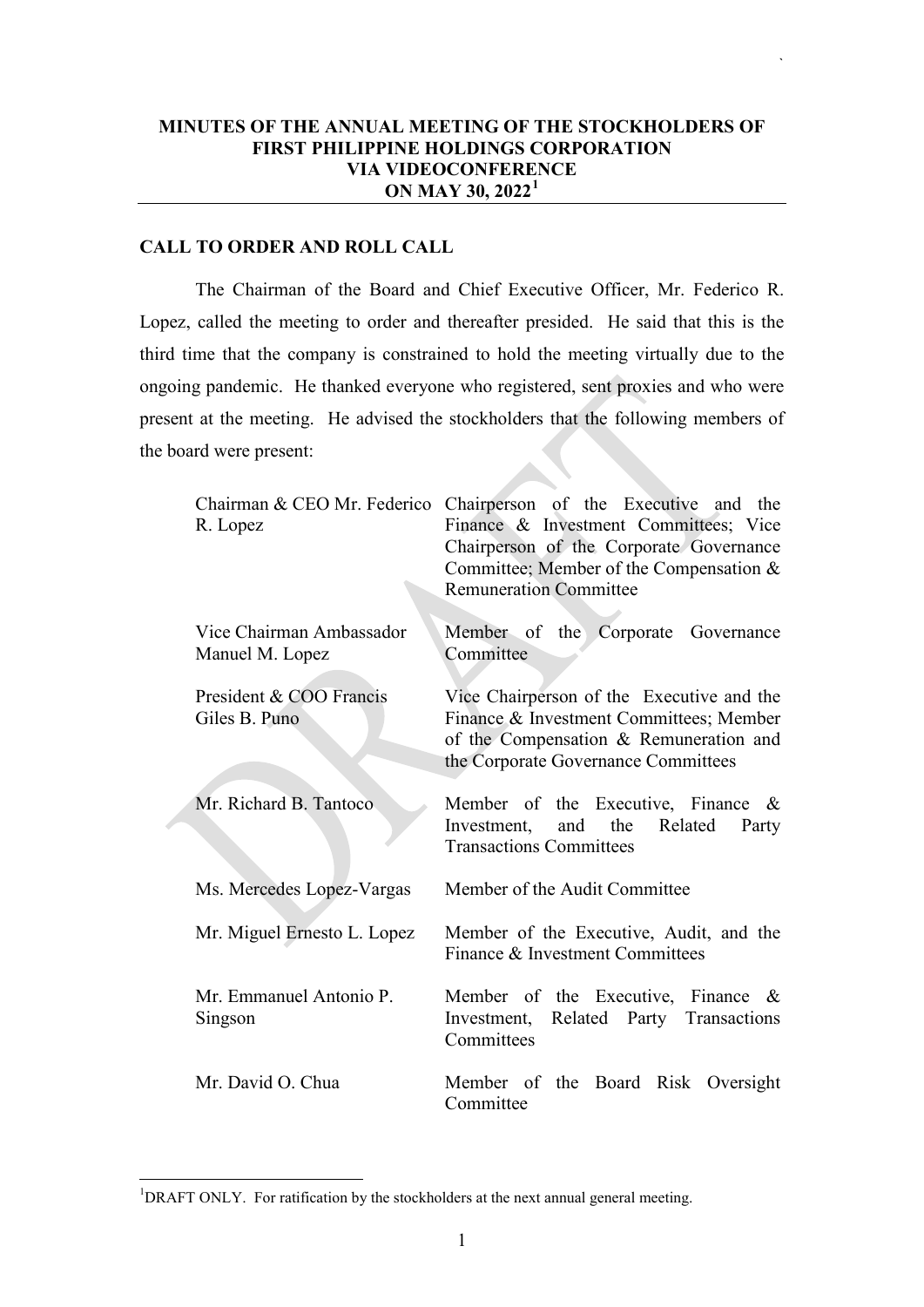| Ms. Roberta L. Feliciano         | Member of the Board Risk Oversight<br>Committee                                                                                                                           |
|----------------------------------|---------------------------------------------------------------------------------------------------------------------------------------------------------------------------|
| Commissioner Anita B.<br>Quitain | Member of the Board Risk Oversight<br>Committee                                                                                                                           |
| Mr. Jaime I. Ayala               | Chairperson of the Corporate Governance<br>Committee; Member of the Audit and the<br><b>Board Risk Oversight Committees</b>                                               |
| Mr. Stephen T. CuUunjieng        | Chairperson of the Compensation $\&$<br>Remuneration<br>and Related<br>Party<br>Transactions Committee, Member of the<br>Audit and the Corporate Governance<br>Committees |
| Mr. Francisco Ed. Lim            | the Audit, Corporate<br>Member of<br>Governance and the Board Risk Oversight<br>Committees                                                                                |
| Ms. Rizalina G. Mantaring        | Chairperson of the Audit Committee;<br>Member of the Compensation<br>&<br>Remuneration, Related Party Transactions,<br>and the Board Risk Oversight Committees            |
| Mr. Cirilo P. Noel               | Chairperson of the Board Risk Oversight<br>Committee; Member of the Related Party<br>Transactions<br>the<br>Audit<br>and<br>Committees                                    |

`

The Chairman further stated that the senior management, the Company's valued Board advisers as well as its external auditors, SGV & Co., were all present at the meeting, and which the Corporate Secretary, Mr. Enrique I. Quiason, formally recorded as follows:

> Mr. Victor Emmanuel B. Santos, Jr. - Executive Vice President & Compliance Officer Mr. Anthony M. Mabasa - Senior Vice President Mr. Nestor J. Padilla - Senior Vice President Mr. Joaquin E. Quintos IV – Senior Vice President Mr. Renato A. Castillo - Senior Vice President & Chief Risk Officer Mr. Oscar R. Lopez, Jr. – Vice President Mr. Benjamin R. Lopez - Vice President Mr. Ariel C. Ong - Vice President Ms. Anna Karina P. Gerochi - Vice President, Head Human Resources Management Mr. Anthony L. Fernandez - Vice President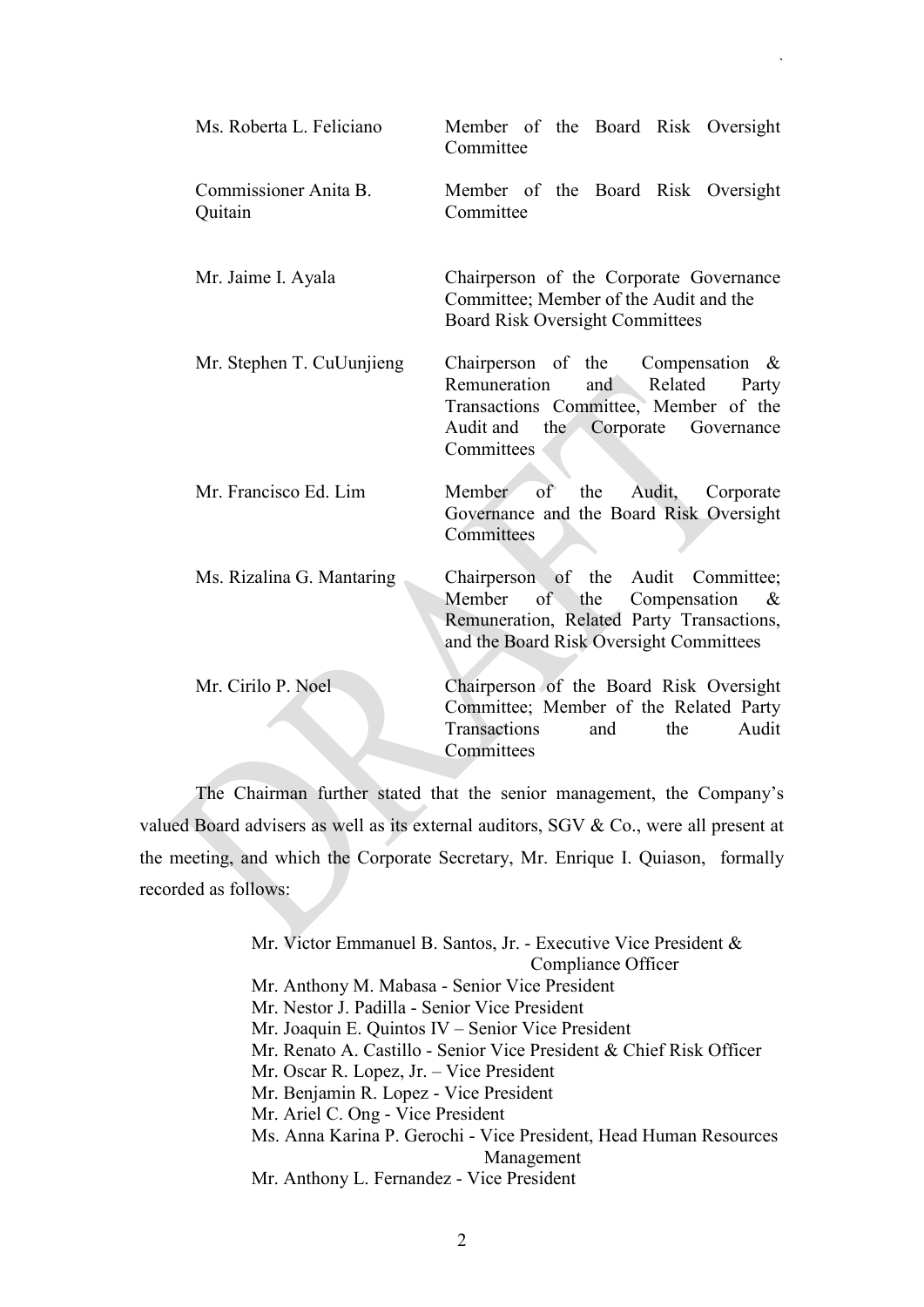Ms. Emelita D. Sabella - Vice President & Investor Relations Officer Mr. Jonathan C. Tansengco - Vice President Mr. Ramon A. Carandang – Vice President Ms. Shirley H. Cruz - Vice President & Chief of Staff, Office of the Chairman Mr. Jose Valentin A. Pantangco, Jr. - Vice President & Head, Corporate Planning Ms. Maria Carmina Z. Ubaña - Vice President/Comptroller Mr. Alexander M. Roque – Vice President Mr. Denardo M. Cuayo - Vice President Mr. Esmeraldo C. Amistad - Vice President &Assistant Corporate Secretary/ Assistant Compliance Officer Ms. Milagros D. Fadri - Vice President Ms. Agnes C. De Jesus - Vice President & Chief Sustainability Officer Mr. Rene J. Mayol – Vice President Mr. Angelo G. Macabuhay - Head, Internal Audit Mr. Ernie G. Imperial – Vice President & Chief Digital Officer Ms. Karen Y. Chung – Vice President Mr. Jonathan C. Russell – Senior Board Adviser Mr. Mario L. Bautista – Senior Board Adviser

`

Also present were Ms. Editha V. Estacio, Mr. Noel P. Rabaja, Ms. Frances Rose J. Villamayor, Ms. Jhoanna Feliza C. Go, Ms. Dione Cristy Velina, Mr. Eduardo Luis D. Andin, and Ms. Mariane M. Reyes, all representing the external auditors of the Corporation, SyCip, Gorres, Velayo & Co.

#### **PROOF OF NOTICE**

The Corporate Secretary confirmed that he had caused notices of this annual meeting to be published in accordance with applicable regulations of the Securities and Exchange Commission (SEC). In compliance with the SEC's requirements, the notice and agenda of the meeting were published in the Manila Times and the Business Mirror, both being newspapers of general circulation, last May 8 and 9, 2022 in both printed form and online. The meeting materials including the Notice and Agenda, Explanation of the Agenda Items, Definitive Information Statement, Registration and Validation Procedures including for Voting, the Management Report, and the Audited Financial Statements together with the quarterly financials and interim report were also posted in the Philippine Stock Exchange's (PSE) EDGE Disclosure System and/or in the company's website. He confirmed his execution of a Certificate attesting to this fact. The Chairman instructed the Corporate Secretary to append that Certificate to the original minutes of the meeting.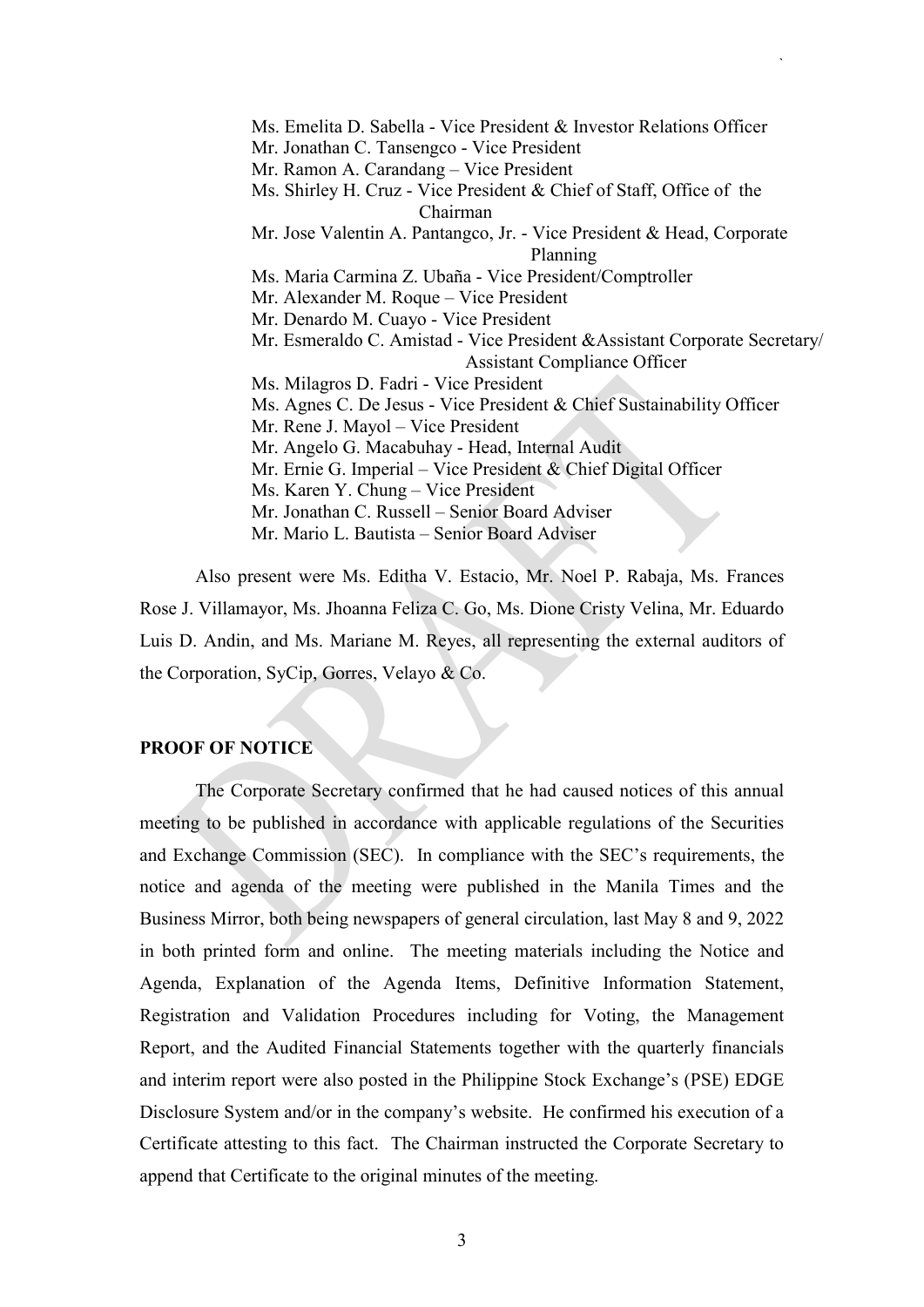#### **DETERMINATION OF QUORUM/GROUND RULES**

Upon the inquiry of the Chairman, the Corporate Secretary reported that out of the 487,318,944 common shares issued and outstanding, there were present either in person or represented by proxy 338,061,101 shares of the common stock representing 69.37% of the outstanding voting stock of the Corporation. There being a quorum, the Chairman declared the meeting open for the transaction of business, noting that the meeting had to be conducted virtually but that the company had taken steps to ensure that the shareholders had the opportunity to participate in the meeting to the same extent possible if it had been conducted in person. He then requested the Corporate Secretary to discuss the procedure and rules to be observed for the meeting.

`

The Corporate Secretary explained that under the Company's Articles of Incorporation, all common shares have full voting rights. Except for delinquent stock, all common stockholders of record as of April 13, 2022 were entitled to register and vote the number of shares in their name as of the record date. For the election of directors, each stockholder may cumulate his votes. The Notice and Agenda as published included an explanation of the agenda items. As stated in the Registration and Validation Procedures furnished to the stockholders, a validation of the stockholders was conducted from May 23, 2022 to May 27, 2022.

Qualified stockholders and proxies who successfully registered and validated for the meeting were sent a confirmation through email and the links for them to attend the virtual ASM and to cast their vote on or before May 20, 2022 through a secure online voting platform. This online voting platform contained all the items for approval as indicated in the agenda set out in the notice unless other matters were raised. The proposed resolution for each of these was to be shown on the screen during the course of the meeting.

For items other than the election of directors, the stockholders had the option to either vote in favor of or against a matter for approval, or to abstain.<sup>[2](#page-3-0)</sup>

For the election of directors, the stockholders had the option to vote their shares for each of the nominees, not vote for any nominee, or vote for one or some nominees only, in such number of shares as the stockholders prefer; provided that the

<span id="page-3-0"></span> $2$  The tabulation of votes does not include the proxies covering 459,888 shares where the shareholders did not indicate any vote. Only formal abstentions have been counted as such with respect to the matters presented for approval by the shareholders.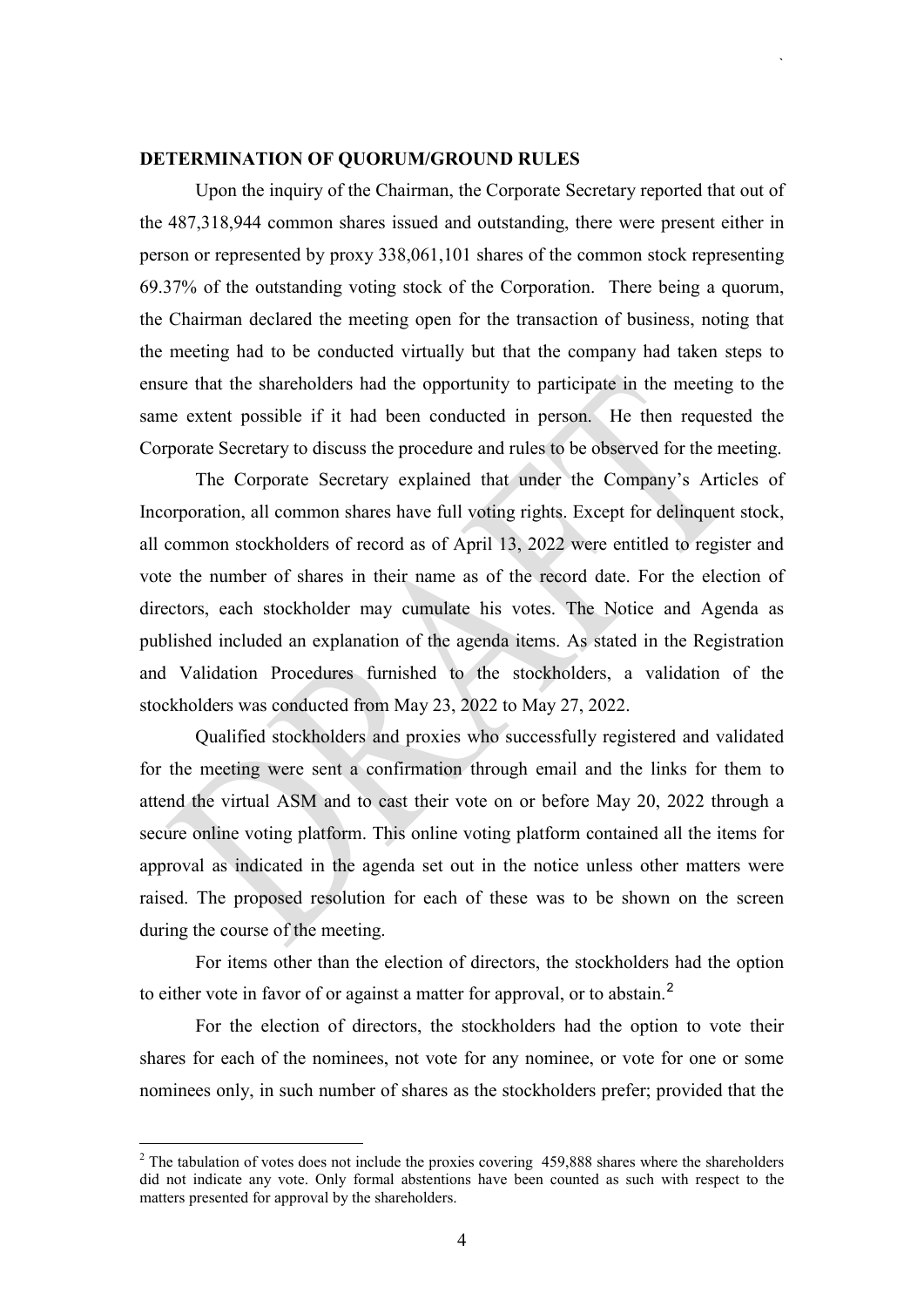total number of votes cast does not exceed the number of shares owned by them multiplied by the number of directors to be elected.

`

Votes received through electronic voting or voting *in absentia* and votes cast through proxies were tabulated by the Office of the Corporate Secretary and validated by Sycip Gorres and Velayo & Co. The results of the voting, with full details of the affirmative and negative votes, as well as abstentions, were to be reflected in the minutes of this meeting.

Questions and comments were allowed to be submitted during registration and until May 20, 2022. The Corporate Secretary stated that the Corporation will endeavor to respond to all questions within the time allowed.

The Corporate Secretary explained that the manner of voting shall be noncumulative, except as to the election of directors. Each stockholder shall have one vote for each share entitled to vote and registered in his name. The vote of the stockholders representing at least a majority of the shares present or represented at the meeting will be sufficient to approve any of the matters for approval. In the election of directors, cumulative voting shall be allowed and the top fifteen nominees with the most number of votes will be elected as directors.

The Corporate Secretary said that the participation and voting procedures were also contained in the Definitive Information Statement, accessible to all stockholders through the Company's website and ASM portal as well as on the EDGE disclosure system of the PSE. He reminded everyone that the meeting was being recorded, both video and audio. Except for the designated speakers and presenters, the microphones of the other attendees have been muted.

## **APPROVAL OF MINUTES OF THE PREVIOUS MEETING**

The Chairman said that the next order of business was the approval of the minutes of the previous stockholders meeting. He said that an electronic copy of the draft minutes of the Annual Stockholders' Meeting last May 21, 2021 was posted at the company's website within five (5) business days after the date of the actual meeting. He requested the Corporate Secretary to read the proposed resolution in this regard.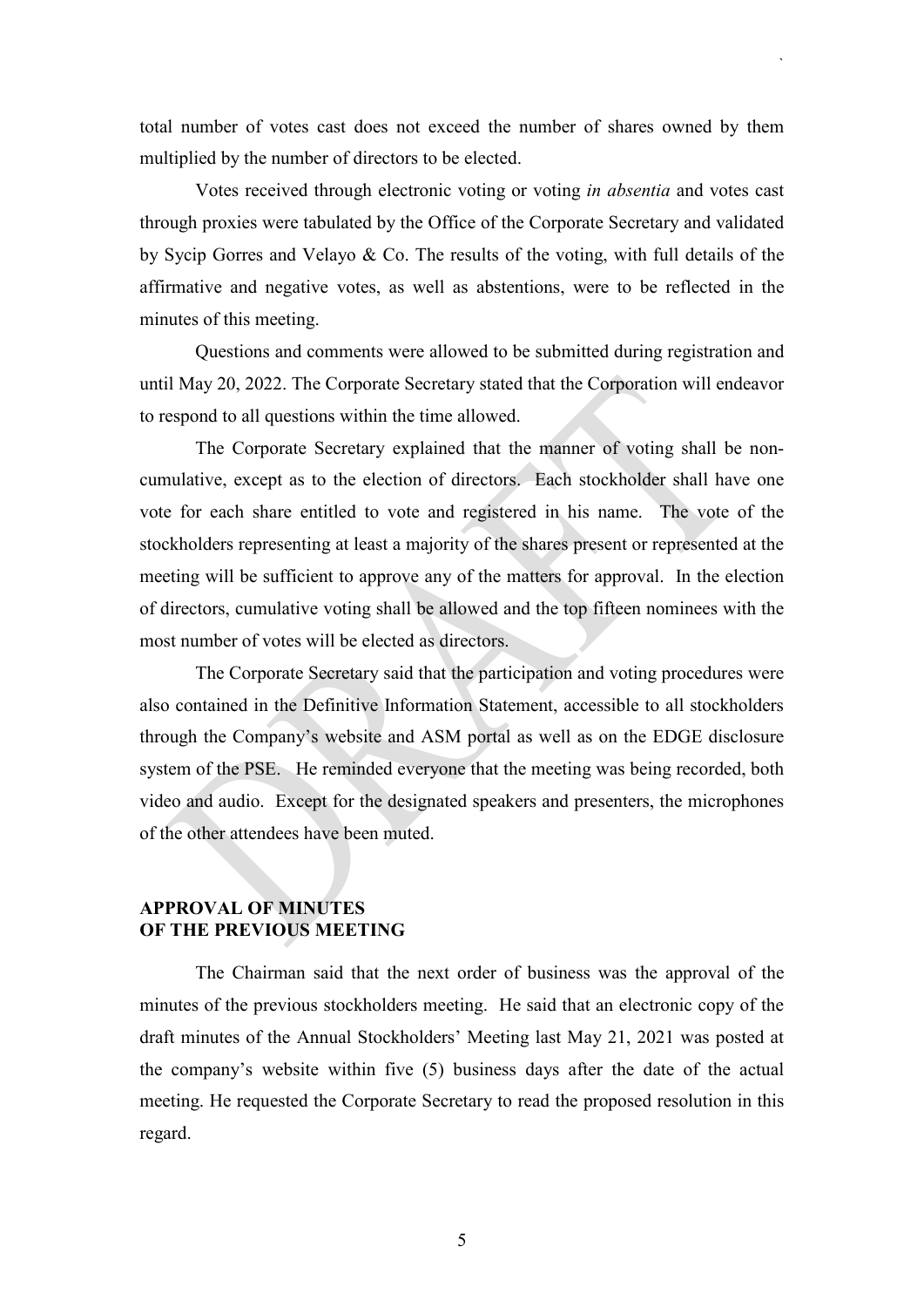The Corporate Secretary stated that Management proposed the approval of the following resolution by the stockholders:

`

*"RESOLVED, that the stockholders of First Philippine Holdings Corporation hereby approve the minutes of the Annual Stockholders' Meeting held on May 21, 2021."*

The Corporate Secretary stated that the Company received votes or proxies representing 337,601,213 shares or 99.86% of the shares present or represented at the meeting which voted in favor of the approval of the minutes of the last annual stockholders meeting and approving the same. The Company received zero shares voting against and zero shares abstaining from voting on this particular matter. This was noted by the Chairman and who declared the resolution approved.

#### **THE CHAIRMAN'S REPORT**

Mr. Federico R. Lopez, the Chairman and Chief Executive Officer, then rendered his annual report, thus -

Good morning.

The COVID-19 pandemic has been a roller-coaster ride for the Philippine economy. Philippine gross domestic product (GDP) growth dropped to a negative 9.5 percent in 2020 due to highly restrictive lockdowns but then recovered back up to 7.7 percent in the fourth quarter of the following year, ending at a full year 5.6 percent in 2021.

Entering 2022, we saw a huge spike in COVID-19 cases in the country. Majority of these cases were from the Omicron B.2 variant described as more transmissible but much less virulent than Omicron B.1 and Delta. This accounted for the sudden surge after the Christmas holidays and the precipitous drop in cases after Valentine's Day. Many mobility indices inched back to pre-pandemic levels with non-transit movement close to full recovery and public transport rebounding to roughly 25 percent below pre-pandemic levels. Barring any new more virulent COVID-19 variants, it appears like the Philippines is headed toward an endemic COVID-19 situation where we learn to live with the virus without the restrictive lockdowns that have constrained the economy these last two years.

As we emerge from this pandemic, we see the Russia-Ukraine crisis posing yet another risk to global growth. Energy and commodity supply chain disruptions will generate a lot of pressure on prices everywhere and will not spare the Philippines, which will likely breach the Central Bank inflation targets for the year. The country's debt-to-GDP ratio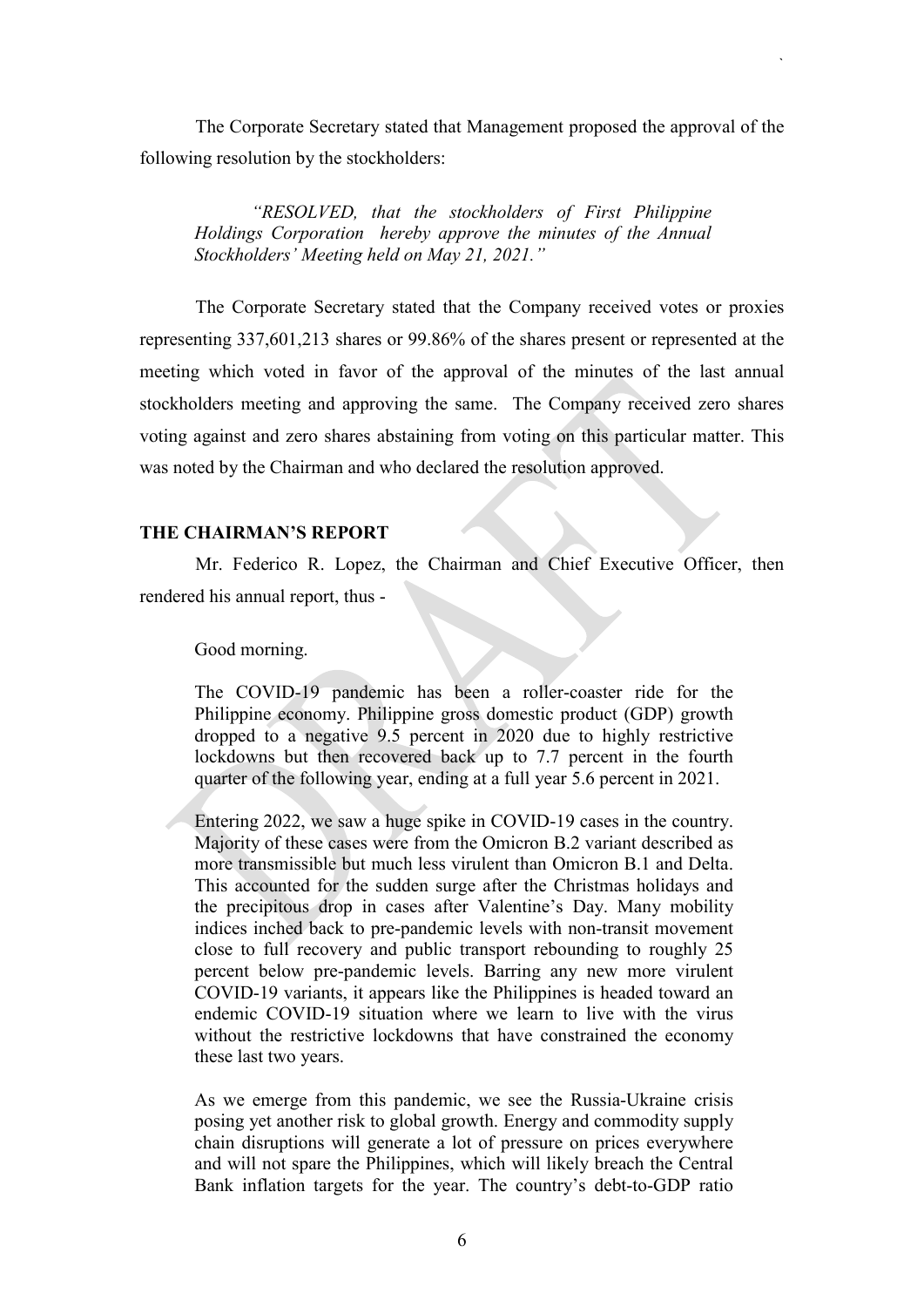pre-pandemic was 39 percent but has now climbed to 63.5 percent given a lot of necessary pandemic spending.

`

Amidst these interesting times, we will continue to pursue our businesses with vigor. At the FPH Group, we are transitioning by redesigning our offices and facilities for hybrid work that integrate remote work habits honed during the pandemic with rebuilding our face-to-face corporate communities. We are keeping the best of both worlds, even using office real estate more efficiently as we move forward.

However, our collective battle for the planet's climate continues. In February 2022, the UN IPCC released the Working Group II's Sixth Assessment Report ("AR6", written by 270 researchers from 67 countries, and approved by 195 governments) declaring that (to quote the New York Times): *"The dangers of climate change are mounting so rapidly that they could soon overwhelm the ability of both nature and humanity to adapt, creating a harrowing future in which floods, fires and famine displace millions, species disappear and the planet is irreversibly damaged. "Any further delay in concerted anticipatory global action,"* the report says, *"will miss a brief and rapidly closing window of opportunity to secure a livable and sustainable future for all."* 

Recall that following the release of Working Group I's Sixth Assessment Report in August 2021, UN Secretary General Antonio Guterres gave a stern warning that this was a **Code Red for Humanity.** The latest report he now describes as an **Atlas of Human Suffering**. It is undeniable that our planet's climate is changing, primarily from human-caused emissions of burning fossil fuels, and it is changing faster and more dangerously than we thought.

At the conclusion of Glasgow 26th Conference of Parties (COP26) last November 2021, the general feeling was that the conference over delivered, given the political headwinds, but under delivered in relation to what the science still demands of us. Now, remember that at Paris 21st Conference of Parties (COP21) in 2015 the world applauded soft agreements that pledged actions toward a global warming threshold of 2.0 degrees Celsius with many seeking to limit warming to 1.5 degrees Celsius.

Hardly any of those pledges are being met today, which still puts the world on course for a planet that is 3-4 degrees Celsius warmer by the end of the century. Clearly, catastrophic and uninhabitable. However, even the 2.0 degrees Celsius target applauded in Paris will change our planet beyond recognition: close to 99 percent of coral reefs will disappear, extreme heat, and 1-in-100 year flooding events will become regular occurrences, existentially threatening all coastal cities.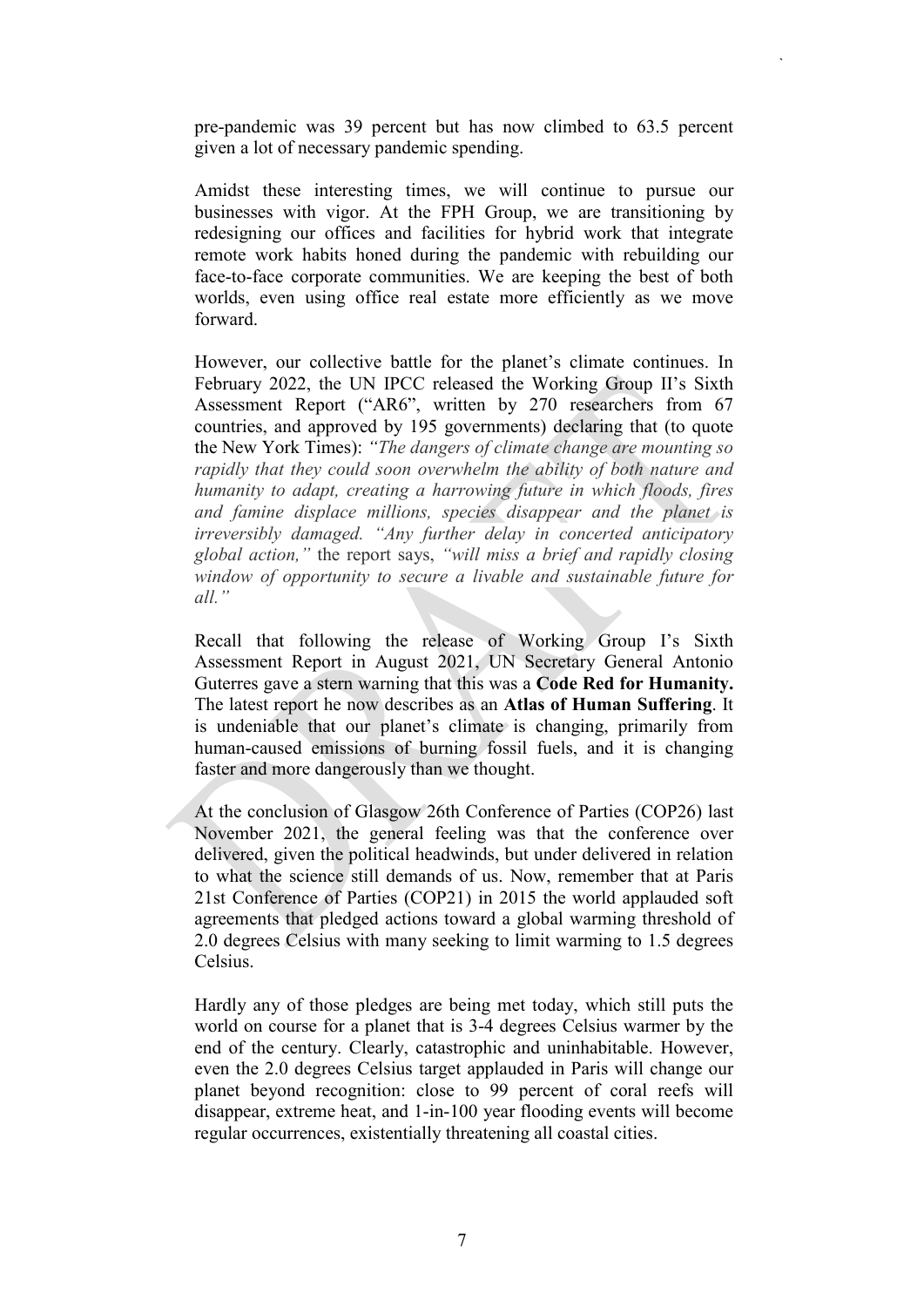Given the Philippines is among the ten most vulnerable nations on Earth to climate risks mainly due to its geographic location and archipelagic structure, we should be among the most driven to amplify calls for commitments to a 1.5 degree Celsius world.

`

So what does keeping to 1.5 degrees Celsius really mean? The science tells us we only have about 300-400 gigatons-worth of greenhouse gases (GHG) left to emit before we exceed that number. Since the world currently emits 51 gigatons of greenhouse gas each year, we only have around 6-8 years remaining before we lose all chances of hitting that goal of limiting warming to 1.5 degrees Celsius and being left to contend with a harsher 2.0 degrees Celsius world or worse. The UN IPCC AR6 makes this very clear: the window is closing fast.

All these make our Mission of "*forging collaborative pathways for a decarbonized and regenerative future"* more urgent. Our desire is to be at the forefront of the transition to a net zero economy by 2050. Energy production continues to be our country's biggest source of GHG estimated at 47 percent in  $2020$ .<sup>[1](#page-7-0)</sup>

Many of us in the power industry have since declared our preference for clean and renewable energy. Our own transition to a decarbonized future will be anchored in the next few years by our efforts to bring in liquefied natural gas (LNG). When complete, our LNG terminal in Batangas City will allow us to import natural gas from around the world, thus providing consumers with clean, reliable energy that will also displace power produced by dirty coal, even after our indigenous supply in Malampaya is exhausted.

In line with the Philippine Energy Plan of 2020-2040, natural gas will also serve as an enabler of intermittent renewable energy like wind and solar, which will help keep the lights on when these sources are not available. We see LNG as the bridge fuel that will make wind and solar power more reliable, increasing demand and hastening widespread adoption of these platforms onto our power systems. First Gen is also planning to significantly expand its wind and solar portfolio over the coming years. The demand for wind and solar will not just come from grid operators serving large urban areas; it will also come from off-grid communities with little or no access to 24/7 electricity, households looking to cut their carbon emissions, and contestable customers operating commercial and industrial establishments.

Even as we fulfill our role of bridging the entry of more renewable energy to the grid, we are also planning our own decarbonization. To meet that net zero carbon future, our natural gas plants will eventually need to be repowered, possibly with clean hydrogen, as technology develops and attain commerciality. In the same vein, we are pursuing

<span id="page-7-0"></span> <sup>1</sup> *USAID (2018). Cost Benefit Analysis of Mitigation Options: 2018 Integrated Report*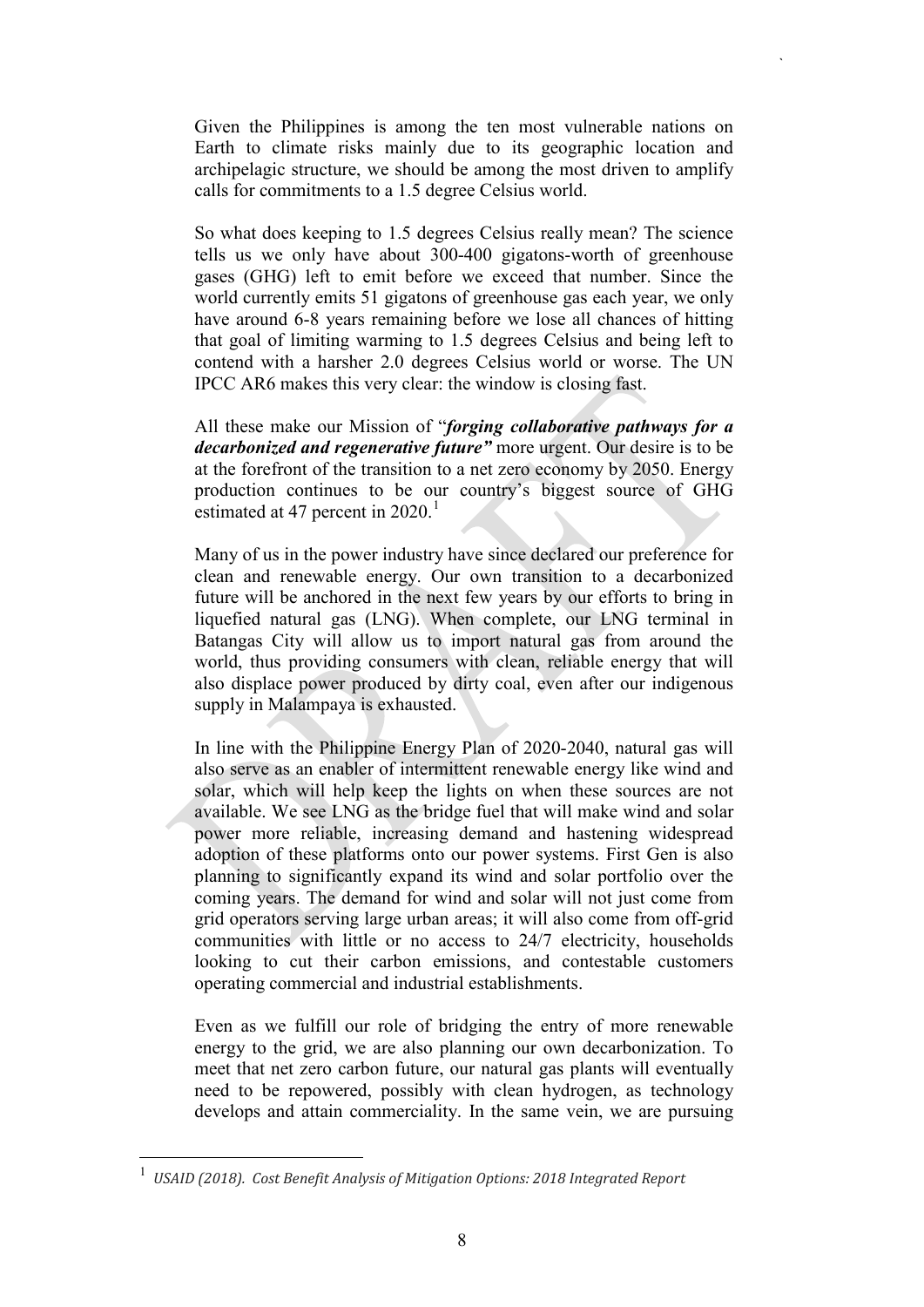energy efficiency schemes as well as taking stock of other technologies that will further advance our net zero goal.

`

However, beyond just halting any additional warming is the Herculean task of preserving, rebuilding, and more importantly regenerating the planet and everything we are losing. This is why we believe sustainability is no longer enough in a world that is badly in need of healing and renewal. We specifically chose to use the word **Regenerative** in our recrafted mission, with all the responsibility that it carries.

Being regenerative, however, is not just about renewing the environment. Above all else, it is about healing the wounds inflicted on our communities and societies from decades of flawed economic thinking and the resulting policies that have widened inequalities making the dream of prosperity for billions of people even more out of reach.

Admittedly, this is a tough time to be in business. I would even say, the toughest I can remember in the last four to six decades. The road will be filled with curve balls. But life is not just about the presence or absence of difficulties, it is all about how we deal with those inevitabilities that matters. How we do that, is what will make it such an exciting and fulfilling time to build businesses that meet the challenges of the 21st century.

We thank you and hope for your continued and unwavering support.

The Chairman thereupon called on Mr. Francis Giles B. Puno, President & COO of the Corporation, to render his report.

#### **THE PRESIDENT'S REPORT**

Mr. Francis Giles B. Puno, President & Chief Operating Officer of the Corporation, after being given the floor, rendered his report, thus -

Dear shareholders,

I recall when we at First Philippine Holdings declared our decision to forego any investment in coal-fired power years ago. At the time, we felt like an outlier in our field because the growth in the country's energy supply was likely to be powered by the perceived low cost of coal even when players understood its harmful impact on the environment and human health.

FPH's thoughtful deliberation to refrain from coal was influenced by our own experience with Super Typhoon Yolanda in November 2013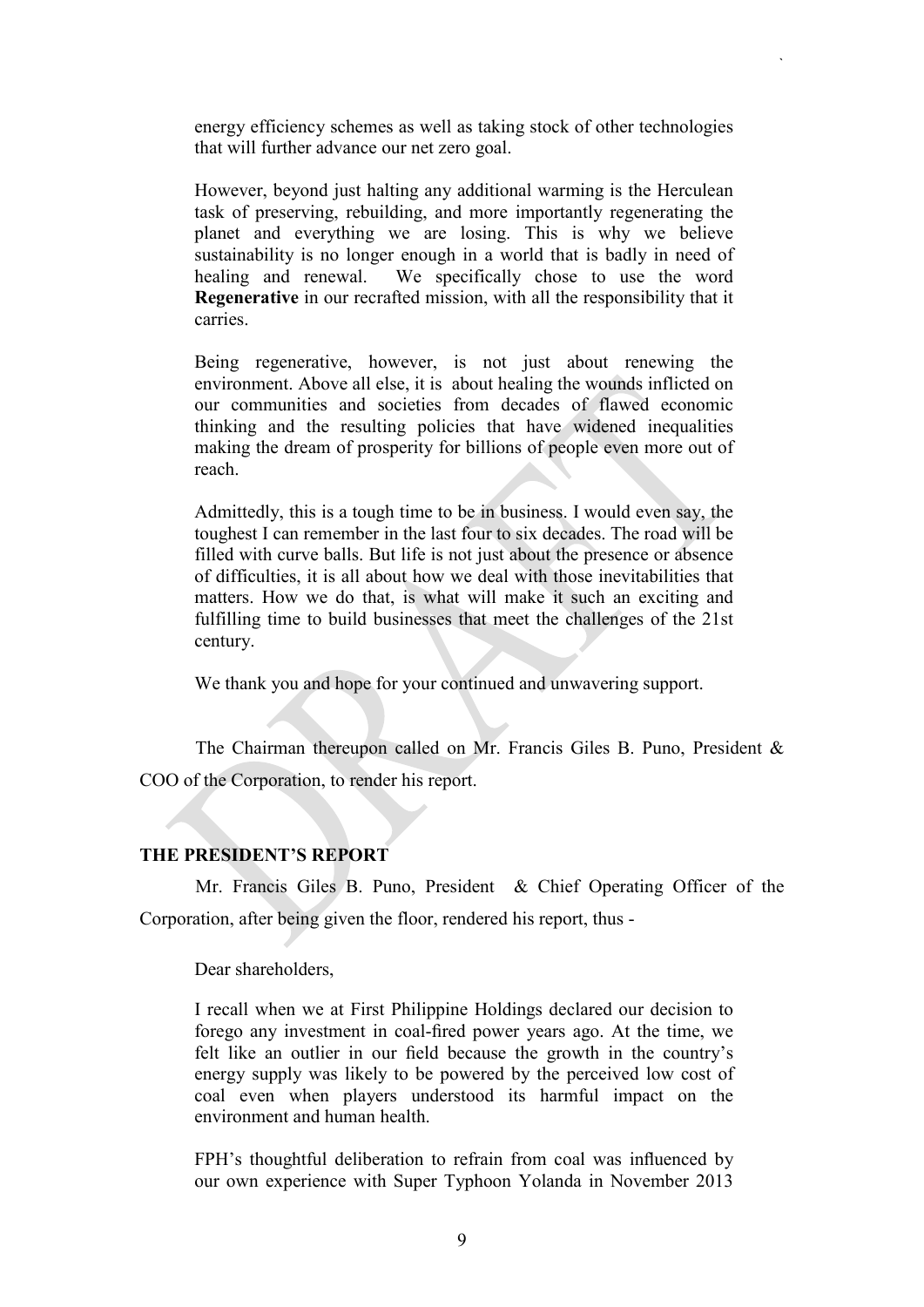that caused significant casualties in Leyte as well as physical damage to our geothermal facilities. Our decision was further concretized in the wake of the 2015 United Nations Climate Change Conference—or COP21—when energy players were still adjusting to the reality of the climate crisis and burning fossil fuels was very much the norm to drive economic growth.

`

The writing on the wall could not be any clearer. The global energy future would firmly shift in favor of clean, low-carbon sources. For us at FPH, this was an opportunity to help pivot the energy landscape in the Philippines to favor renewable energy and stay ahead of competition. It was reinforced by the fact that our country has limited locally available fossil fuel reserves like coal, oil, and natural gas.

Much has changed since. As the global attitude towards the climate crisis gained increasing awareness, so did the plans of how key players responded.

Come 2021, the Glasgow Climate Pact signed during COP26 set the bar to reach net zero by 2050 and pushed for the need to limit global warming to below 1.5 degrees Celsius.

The energy industry gained added pressure to act on the climate crisis with the Pact's goal to end the use of coal.

While the call to decarbonize is a tall order for developing countries like the Philippines, the catastrophic effects of further damaging the planet will only worsen unless we undergo genuine behavioral change. This is supported by the fact that the Philippines is the 4th most affected country by climate change in the last twenty years.

The energy sector contributes up to 47 percent of the Philippines' greenhouse gas (GHG) emissions. Understandably, our economy and, by definition, our carbon emissions grew through the years from new fossil fuel-based capacity that resulted in an ever increasing reliance on imported coal and maxing out the potential of locally available natural gas from Malampaya.

There are, however, the makings of a decarbonization pathway.

In 2020, the Department of Energy revised its Philippine Energy Plan (PEP) and officially declared a moratorium on the construction of new coal plants and promoted a future with more renewable energy. Specifically, the PEP sets a target to increase the share of renewable energy in the energy mix from 21% currently to 35 percent by 2030 and subsequently, increase that further to 50 percent by 2040. This is certainly moving forward in the right direction.

In April 2021, President Rodrigo Duterte signed the Philippines' Nationally Determined Contribution as part of the country's commitment to the Paris Agreement. Through the NDC, the country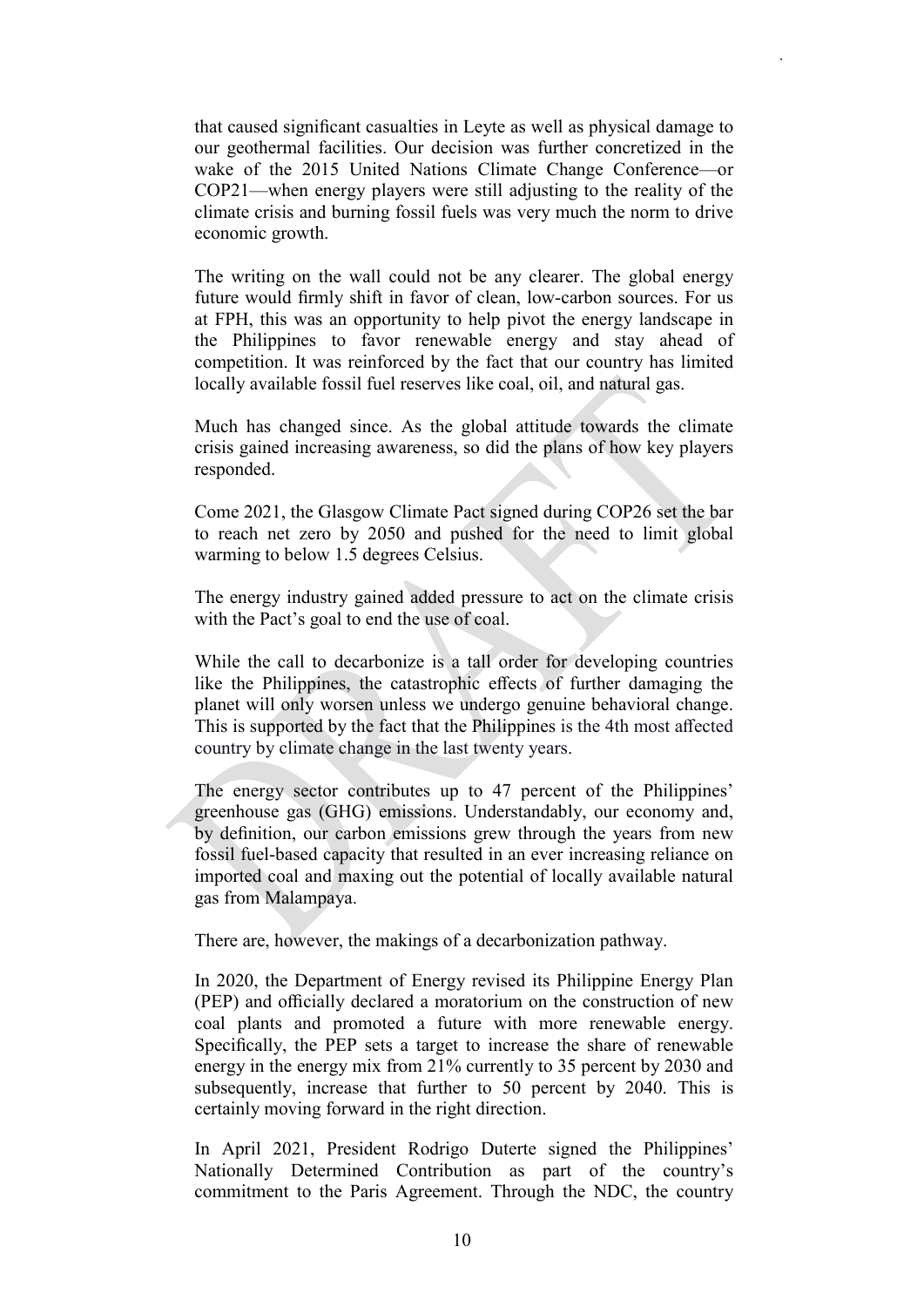committed to reduce its emissions by 75 percent by 2030 contingent upon the support of climate finance, technologies and capacity development.

`

#### *Descent from Carbon Peak to Carbon Neutrality*

Humanity stands at the precipice of greenhouse gasses that have grown to mountainous proportions and it is crucial to human survival that we find our way back down.

After you climb a mountain, the manner of descending is sure to be different and at times more challenging. The same applies to the Philippines' decarbonization pathway towards net zero. Whatever actions and trends have moved our economy and energy industry forward must change to favor carbon-neutral industrialization.

The landscape of the past two years with the COVID-19 pandemic caused the country's first major recession since the 1990s and greatly affected our path towards economic growth.

FPH fared well amidst the pandemic, avoiding the increased prices for coal that the majority of energy players unexpectedly suffered from. On an operational level, we focused on protecting our people through our COVID-19 information and vaccination campaign as well as Shelter-in-Place accommodations.

What we learned is that phenomena such as viruses that affect public health and stronger storms due to climate change will continue to disrupt the way we live until we change the way we do things with resilience and antifragility in mind.

This serves as both a challenge and opportunity for FPH. There is a lot of work to be done to achieve decarbonization and regeneration and search for solutions that are bespoke to the Philippine context.

First, while there has been progress with the moratorium on new coalfired plants, coal continues to dominate with a 54 percent share in the Philippines' power generation mix. This is followed by natural gas at 19 percent. Unfortunately, the country will have to be substantially reliant on importing coal supply for the foreseeable future and Malampaya, the country's largest gas field, is expected to run out of its reserves in the next few years.

Second, we need to march forward as a developing economy. We will continue to make substantial investments in new supply of electricity even when our archipelago is more frequently hit by natural calamities that will intensify as climate change worsens.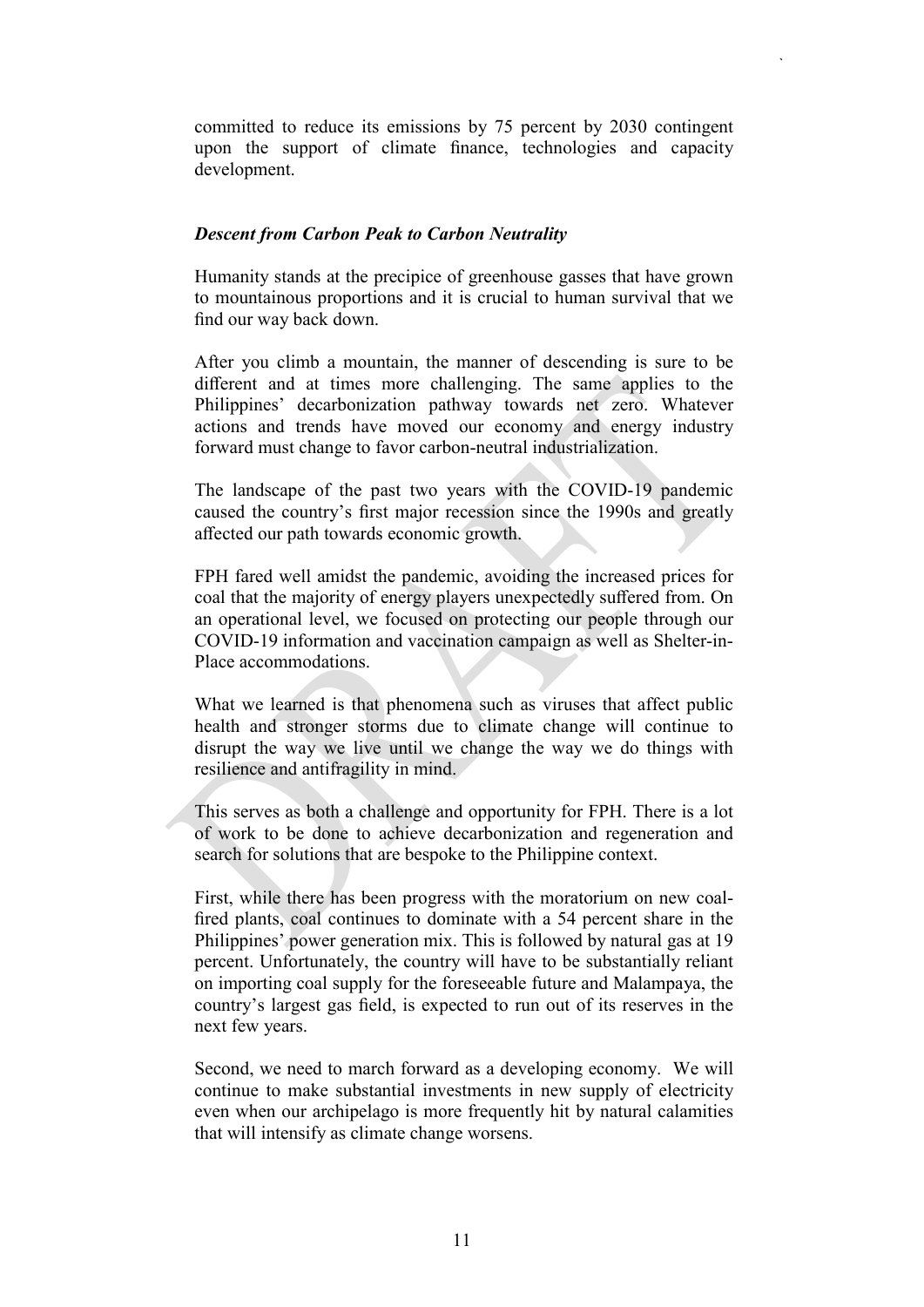This is notably different from other nations whose power grids do not need to cross the sea. Interconnected power lines will be costly and will be a key factor as power disruptions occur due to natural calamities.

`

Third, decarbonization actually implies increased electrification, especially when it makes more sense for transport and other key industrial activities to shift to electricity.

Fortunately, the Philippine plans for decarbonization serve as favorable winds behind our sails as clean energy becomes a shared solution that most stakeholders today agree with.

#### *The Path to Regeneration and Decarbonization*

As we celebrate FPH's 60th year milestone in 2021, our recrafted mission statement was a declaration of our business' resolve to focus our profit engines to help address the climate emergency.

Given our country's heavy reliance on coal, there is a need for a cleaner fuel as well as transitioning to a broad spectrum of variable renewable energy.

First Gen provides clean low carbon energy to its markets. Our natural gas plants facilitate the penetration of variable renewable energy by balancing their intermittency. Our geothermal and, to a certain extent, our hydro assets are capable of producing baseload electricity over a 24-hour period.

First Philec, our energy solutions subsidiary, supports a low-carbon future by providing electrical distribution systems and products that reduce energy losses, increase asset life, and build digital infrastructure that enables reliable power connection directly to customers.

And FPH's efforts to decarbonize are not confined to the energy sector alone. A broad range of other industries and sectors can also contribute to climate change mitigation.

Living and commercial spaces, as the settings of most of our daily activities, have the potential to foster practices that benefit communities and the environment while industrial spaces can elevate the experiences of its locators and in turn, the customers they cater to. The goal of our real estate arm is to identify market segments by promoting spaces that are livable, resilient, inclusive and innovative.

Rockwell Land, mostly known for its vertical communities, has also expanded into horizontal developments. This caters to the market's growing demand for residential lots and fosters improved living standards, decongesting the metro and building communities in emerging cities.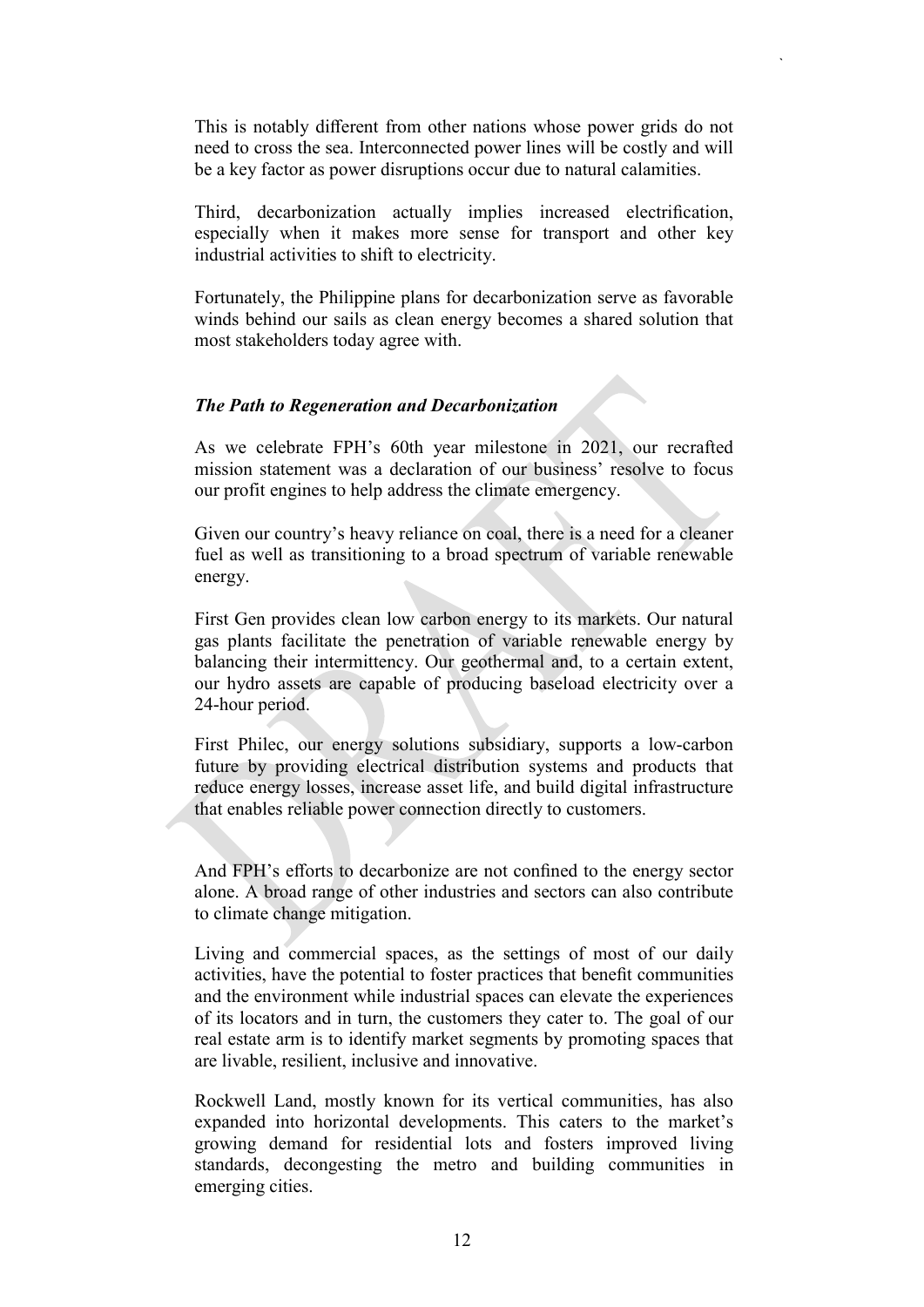Our industrial real estate arm, First Philippine Industrial Park, attracts foreign investments to the country, providing livelihood opportunities to our growing population and enhancing the trust in our nation's capabilities and attractiveness as a manufacturing hub.

`

Human life should also be protected by resilient structures that enhance efficiency, mobility, and accessibility. Our construction business contributes to this by building and developing key infrastructures across the country.

First Balfour's public-private projects, such as the Cebu-Cordova Link Expressway (CCLEX), aims to reduce traffic, while water conveyance infrastructure such as the Novaliches-Balara Aqueduct 4 (NBAQ4) project connecting La Mesa Reservoir to the Balara Filtration System allows for greater consumer access to basic water needs.

## *Powering Progress*

FPH managed to perform well through 2021 and made the following milestones:

The development of our LNG Interim Offshore Terminal (IOT), which aims to fill the demand for natural gas in the country as indigenous sources run out, is scheduled to be completed in the 4th quarter of 2022 to allow for the docking of the Floating Storage and Regasification vessel under a 10-year time charter agreement with the BW Group of Norway. And given the Russia-Ukraine crisis, we are extremely fortunate to have locked in the FSRU vessel, the tug services and the costs of materials such as steel and concrete to enhance the feasibility of this investment. All main structural components of the terminal have arrived on-site with construction and installation ongoing throughout the pandemic.

In October 2021, global investment leader KKR completed its followon investment in First Gen through a voluntary tender offer. With the completion of the share acquisition, KKR's total investment reached almost PHP9 billion, holding nearly 20% ownership in First Gen. The firm's investment is an affirmation of commitment to our business mission, purpose and long term investment prospects and attractiveness.

First Philec continues to be the country's leader in providing electrical distribution equipment, taking up over 50% of the Philippines' distribution transformers market. We are now pursuing opportunities within the broader utility value chain and are supplying various distribution line components to Meralco, VECO and other utilities.

Rockwell Land handed over close to 500 units in 2021, a 30% increase from the year prior. It also launched PHP19 billion worth of projects, namely, The Manansala, The Balmori Suites, Nara Residences, The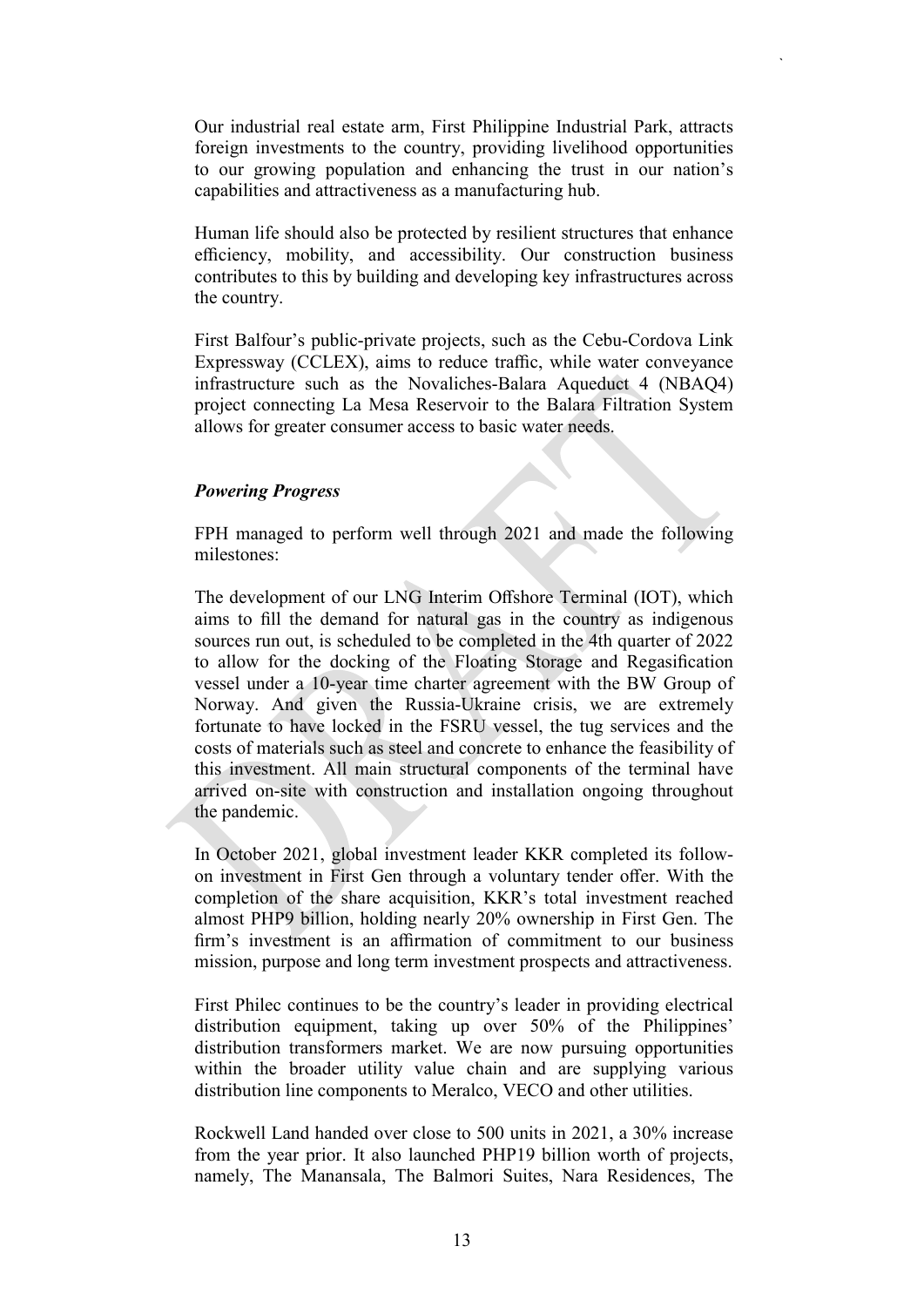Villas-Aruga, and the Arton East Tower. New launches comprised about 50% of the total gross reservation sales for the year.

`

First Balfour stayed the course with the continued construction of its landmark projects, the CCLEX and NBAQ4 as described earlier, which are set for completion this 2022. Apart from these, the company is currently working to deliver our close to PHP8-billion order backlog recorded at the end of 2021 while actively pursuing other planned infrastructure projects.

As we managed the diminishing but still-present challenges of the pandemic, our operations were able to pick up and recover alongside the national economy. This is subsequently reflected in our financial performance.

## *Financial Performance*

FPH closed 2021 with a consolidated attributable Recurring Net Income (RNI) of PHP10.1 billion, up by 7% from last year.

Real estate, construction, and energy solutions were our main drivers of growth. The respective contributions of our business segments are as follows:

• First Gen's attributable RNI declined slightly by 1.4% compared to the previous year, from PHP12.6 to PHP12.4 billion.

○ The Avion plant reported stronger income contribution from higher electricity sales generated from its ancillary services with the National Grid Corporation. Likewise, the Santa Rita and San Lorenzo plants registered an increase in earnings coming from reduced finance costs from lower interest rates and lower income tax rates after the effectivity of the CREATE Law.

○ These were tempered by the weaker results of the San Gabriel plant which experienced curtailment of natural gas supply resulting in higher generation costs from replacement power purchases further aggravated by the expiry of its income tax holiday incentive.

○ EDC's geothermal plants also reported a decline in earnings primarily due to steam supply issues and unplanned outages during the year as its operations and maintenance activities were hampered by constraints experienced with the pandemic.

First Philec posted a record-breaking net income of PHP495 million, a significant 50% growth from the previous year. This was primarily driven by the increase in sales volume across its market segments.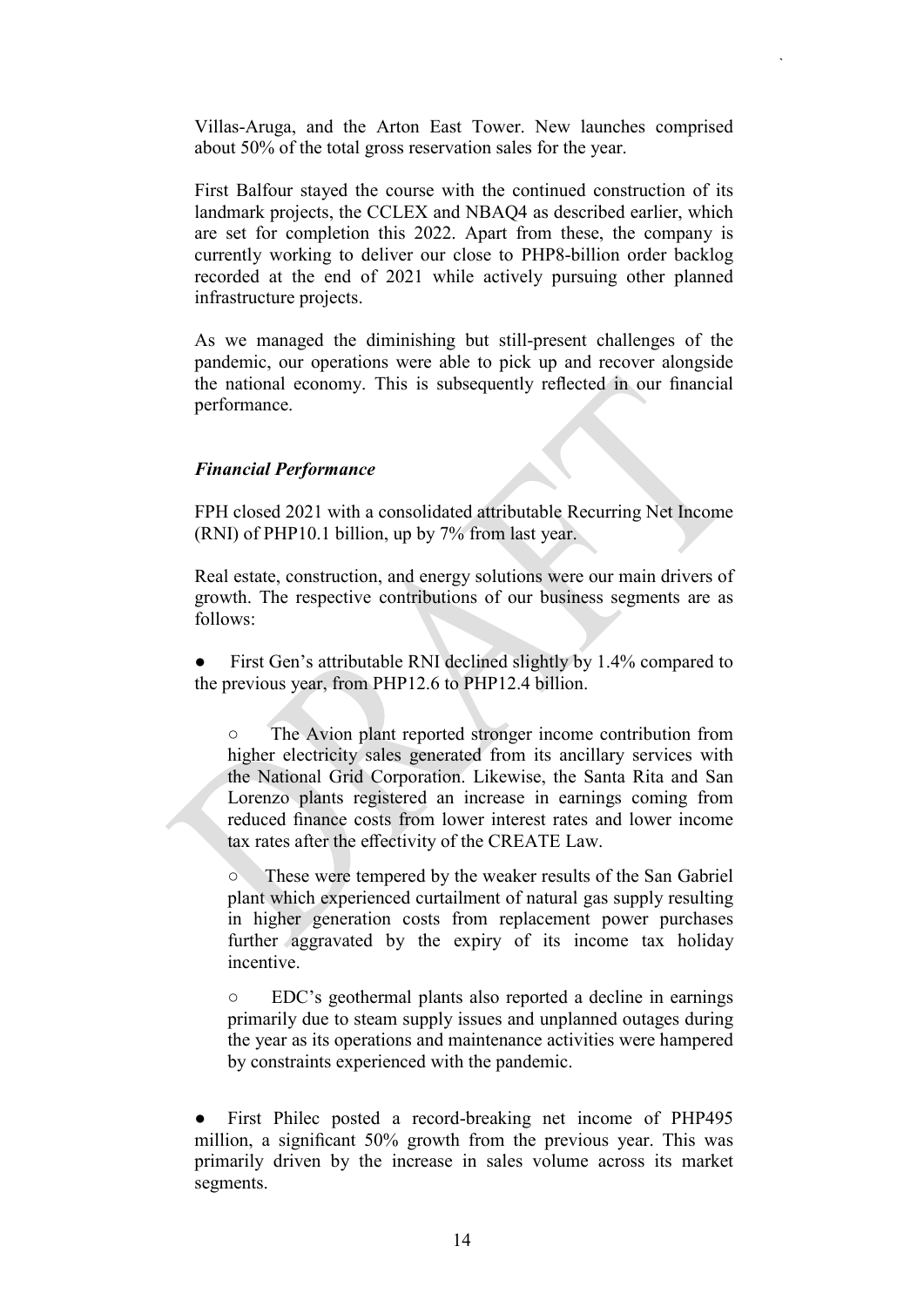Net income attributable to Rockwell Land climbed by 55%, from 2020's PHP1.1 billion to PHP1.7 billion in 2021, mainly reflecting higher sales bookings and construction completion of residential development projects. Rockwell Land likewise recognized revenues from its new projects, namely Arton, Aruga Mactan, and Rockwell South. The bottomline growth was further supplemented by lower interest charges and income taxes.

`

FPIP's net income improved by almost PHP12 million or 10.5% to PHP124 million from higher Ready Built Factory (RBF) leasing and water and park revenues. Despite the pandemic, FPIP maintained an average RBF occupancy rate of 94% and successfully implemented a water tariff adjustment effective August 2021.

First Balfour and ThermaPrime's annual combined earnings for 2021 reached a record-high of PHP462 million, a significant jump of PHP413 million from last year's combined bottomline of PHP50 million driven by the recovery of revenues from construction projects and drilling activities.

## *Forging on in a Changing World*

Reflecting on the past 25 years since I joined the company, I saw how we have nurtured strongly committed leadership, management and support teams in the parent and subsidiaries that have: (1) built the most impressive portfolio of clean, low-carbon, and renewable energy power assets through First Gen; (2) built highly sought-after curated livable and job-centered communities through Rockwell and First Philippine Industrial Park; (3) built key infrastructure like roads, bridges, tunnels, power stations, water treatment plants, and factories necessary for nation building through First Balfour; (4) manufacture electrical components necessary for resilient power distribution to electricity consumers through First Philec; and (5) see opportunities to nurture new businesses such as best-in-class affordable healthcare and education through Asian Eye Institute and First College.

As we celebrate our 60th anniversary, we at FPH will continue to navigate through a changing world and will continue to identify significant opportunities across the industries we are involved in.

Our recrafted mission of forging collaborative pathways towards decarbonization and regeneration is pivotal in how we see FPH's businesses flourish in the future. It crystalizes our view of playing more offense than defense. It enables our leadership and our management team to refine and elevate their ambition with exciting opportunities that are out there. In the next 29 years towards the big 2050 net zero goal, FPH will certainly play a leadership role in the country's decarbonization pathway while building on our mission of regeneration.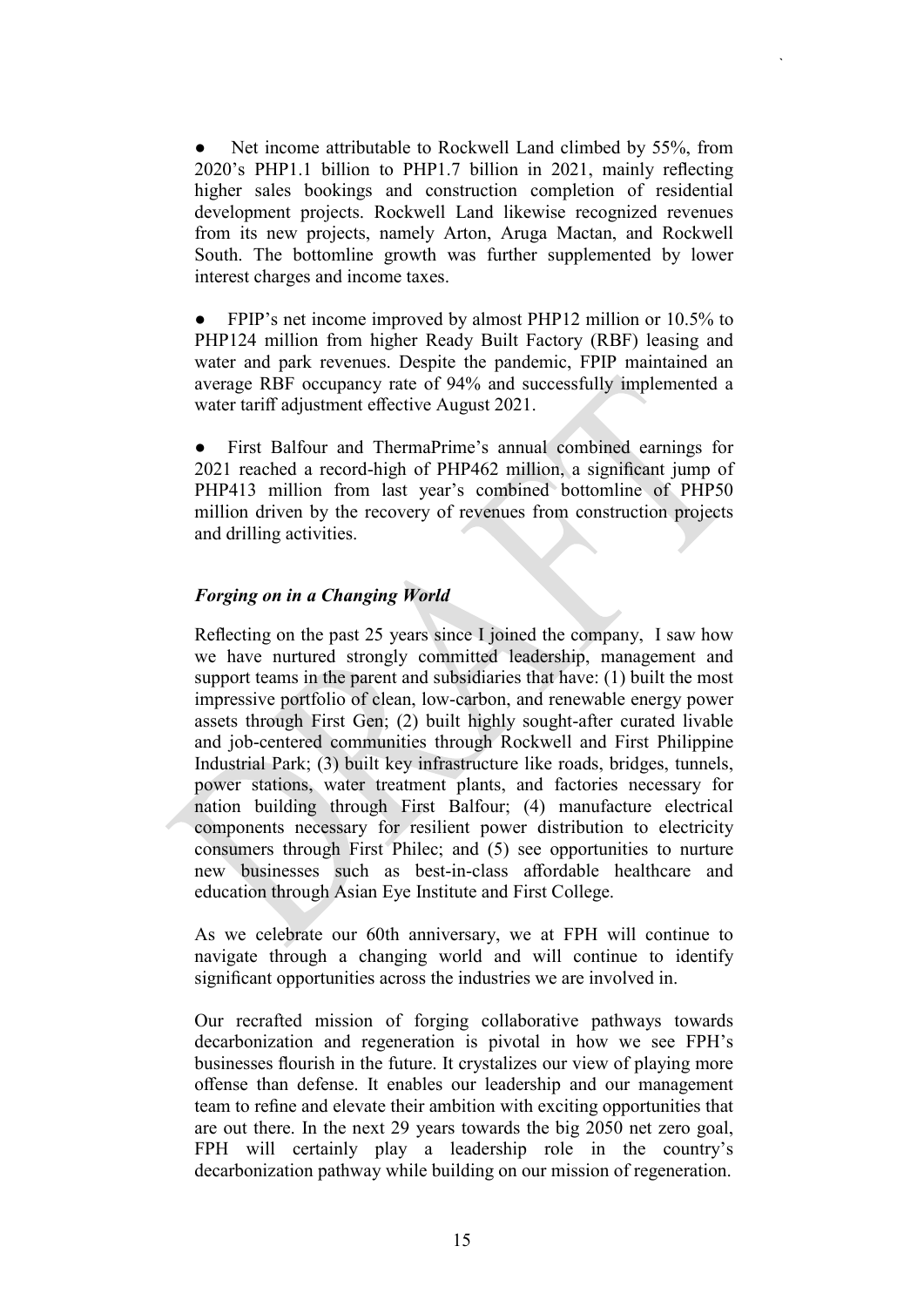For now, I am grateful for the progress we have made and the support we have received as we pursue our mission. I would like to thank our stakeholders: our consumers, employees, shareholders, and host communities, whose growth we wish to see alongside our own. Join us in this urgent and exciting journey ahead to a decarbonized and regenerative future that is powered by good.

`

Thank you.

## **PRESENTATION & APPROVAL OF THE MANAGEMENT REPORTS AND RATIFICATION OF THE BOARD APPROVAL OF THE AUDITED FINANCIAL STATEMENTS FOR THE PERIOD ENDED DECEMBER 31, 2021**

The Chairman stated that copies of the management report, which included the audited financial statements for the calendar year ending December 31, 2021, were duly published and made available to the stockholders prior to the meeting. The management report and the financial statements included all pertinent actions undertaken during the year as well as the activities and performance of the subsidiaries and affiliates, including the declaration of dividends by the Company. He explained that the Board of Directors approved the issuance of the audited financial statements last March 29, 2022. The statements also included a report from the Audit Committee on internal controls, risk management systems and on the external audit and non-audit fees.

Consistent with the Company's policy allowing stockholders to participate in the meetings of stockholders and ask questions, the Chairman said that management was prepared to clarify or elaborate on any matter reflected in the management report and the financial statements. He also said that the external auditors were also present to explain as may be necessary. In connection with the meeting, the Company had requested its valued stockholders to submit their questions through a designated online link. He then requested the Corporate Secretary to read the questions that can be accommodated within the time allowed. Management was ready to respond after each question.

The Corporate Secretary said that the Company received questions from a stockholder of record and from the press. He read the first question from Ms. Victoria A. Martinez, a stockholder of record, thus, "What does your mission statement of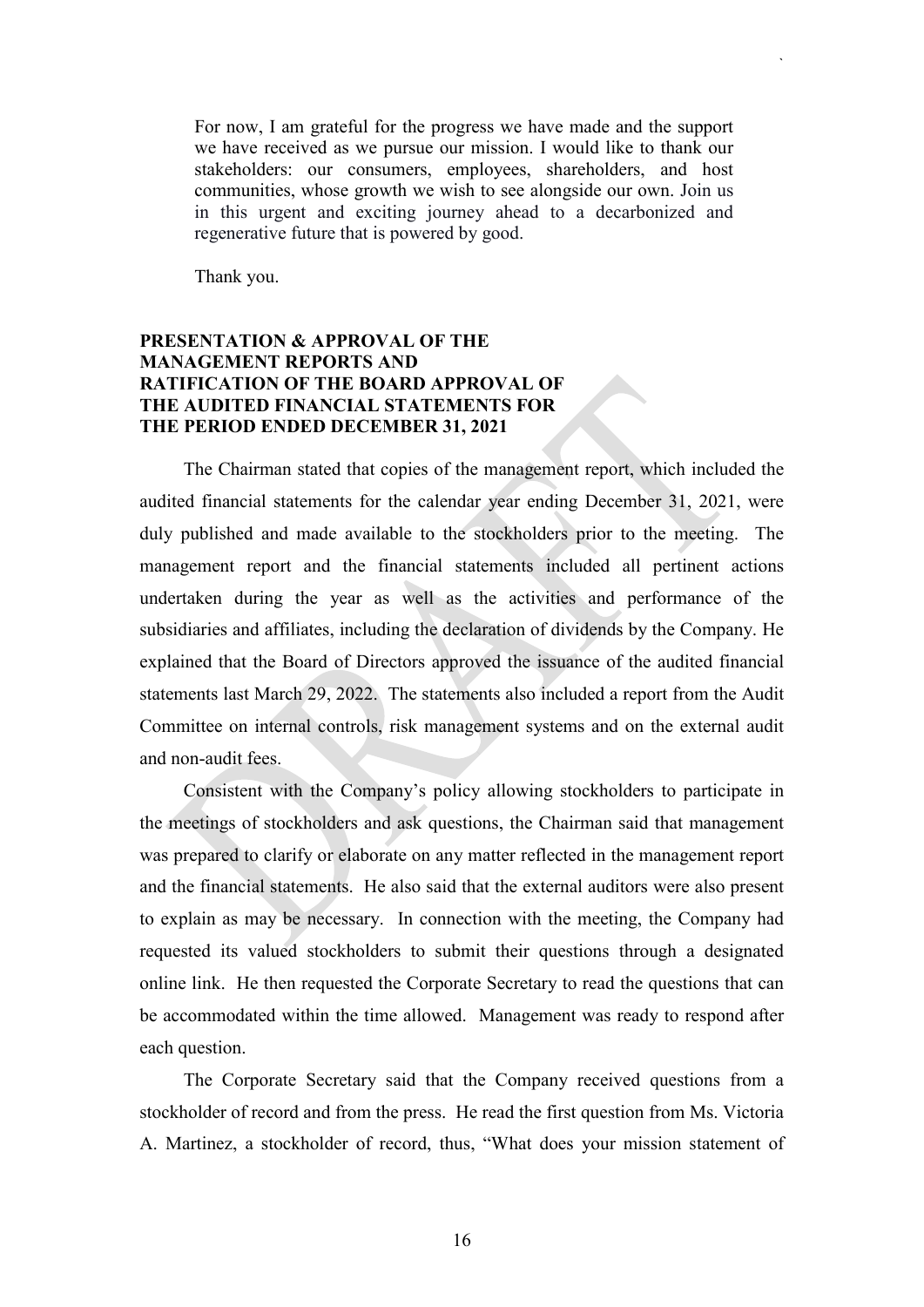forging collaborative pathways to a regenerative future mean, and how are you changing or reinventing your businesses to achieve the mission?"

`

Mr. Puno responded to the question. He said that the country faces clear existential challenges brought about by the warming climate, the destruction of earth's life support systems, and deepening social divisions in the society. As a society, it needs to work ever closer together across all its divides to find systematic solutions that not only stem the erosion of nature before it but to restore and heal it. The Company should aim not only to survive but to nurture a world wherein future generations will thrive amidst abundance. As a group, it has committed itself to contribute to these efforts by transforming its current business models and creating new business paradigms that maximize value for all stakeholders and co-creators. The massive effort will also require the group to engage and partner with business, government, civil society and communities in innovative and radical ways. Moreover, while these global and national issues are daunting and unprecedented, the Company firmly believes that these also represent massive opportunities for it to take advantage of its growth platforms in energy, property, construction, manufacturing and services and do exceptionally well while intrinsically doing a whole lot of good.

The Corporate Secretary then read the next question from Ms. Iris Gonzales of the Philippine Star, thus, "What is the outlook for the power situation?"

Mr. Puno responded and said that the Luzon demand continues to grow as the economy reopens and quarantine restrictions are gradually relaxed. Based on data from the Department of Energy, Luzon demand is expected to grow by 5.46% annually (2022-2023) and needs additional capacity to address thin reserves. The group had and continues to experience several instances of thin supply margins due to unplanned outages of several baseload plants that resulted in 26 red alerts and 21 yellow alerts observed in Luzon for 2021. There have already been 3 yellow alerts in the first quarter of 2022, and it is expected that this will persist for the rest of the year. WESM prices are currently high due to power plant reliability issues and seasonal high demand during summer months. This is expected to persist until new power plants come online.

The Corporate Secretary said that the following consolidated questions which appear to be inter-related and which may call for just one response are from Mr. James Loyola of the Manila Bulletin, Ms. Iris Gonzales from the Philippine Star and Ms. Jennifer Austria of the Manila Standard, thus, "What's the capex breakdown and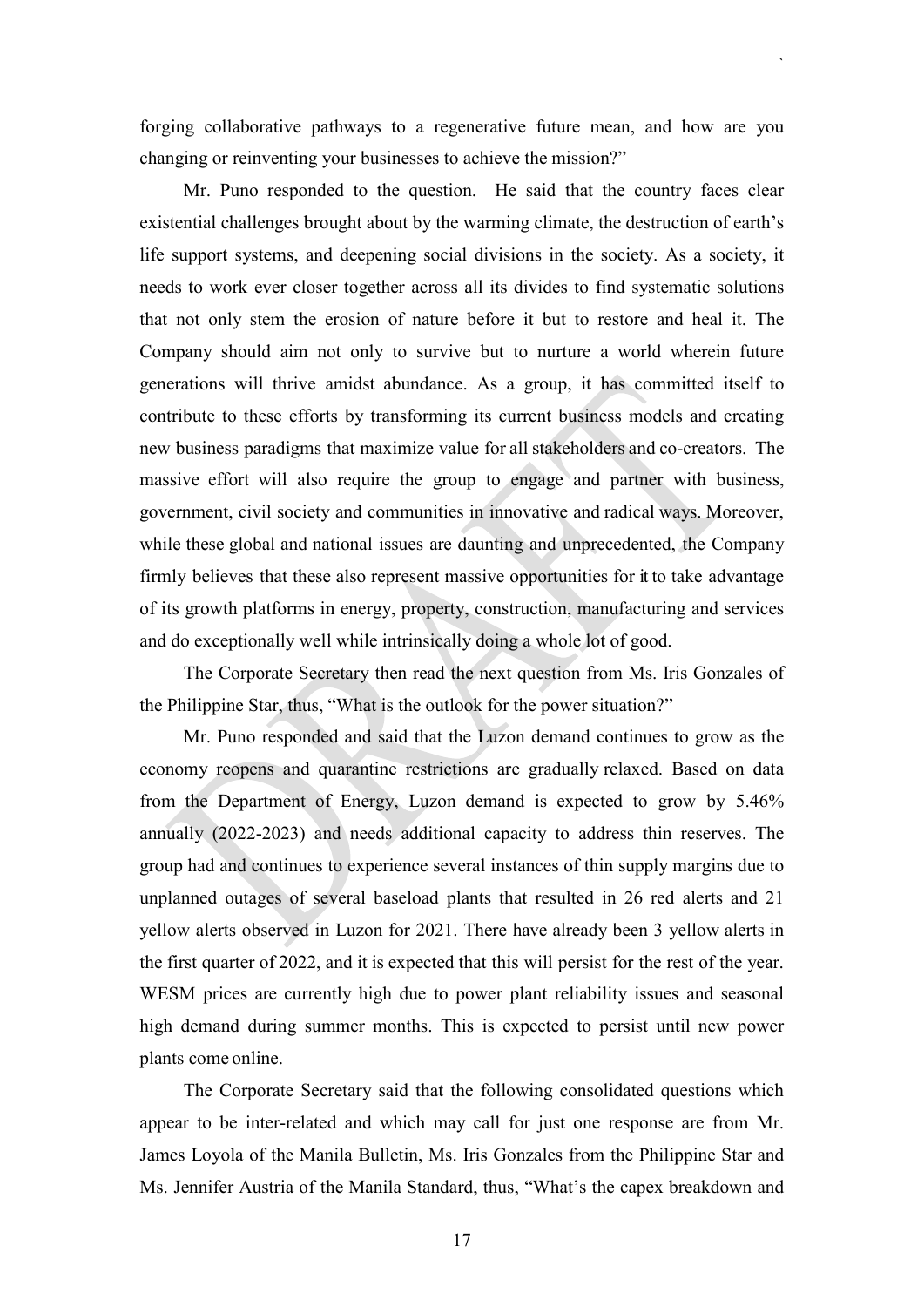earnings guidance?" and "What is the business outlook of the company for 2022 amid the current market environment?"

`

The Chairman called on the CFO, Mr. Emmanuel Antonio P. Singson, to respond. Mr. Singson said that the consolidated capex budget for this year is around P51 billion. 56% of the budget, or about P29 billion, is allocated to the power generation group, particularly for EDC's drilling and growth initiatives, and for First Gen's LNG and Aya projects. 35% of the budget, or about P18 billion, is allocated to the property sector, mainly through Rockwell. The balance of P4B is allocated to grow the construction, manufacturing and new businesses in healthcare and education. The Company expects that its financial performance in 2022 will be relatively flat compared to last year.

The Corporate Secretary then stated that those were the questions received, but that if there were questions received after the deadline or during the meeting through other means such as through the corporate secretary's email at corporatesecretary@fphc.com, as provided in the meeting materials, or at  $invrel@fphc.com$ , the Company will endeavor to respond to these questions as well.

The Chairman hoped that the stockholders, as well as the Company's friends from the press, would find the responses sufficient and requested the Corporate Secretary to read the proposed resolution with respect to the financial statements, the reports and the voting results.

The Corporate Secretary stated that Management proposed the approval of the following resolution for approval by the stockholders:

*"RESOLVED, That the stockholders of First Philippine Holdings Corporation (the 'Corporation'):* 

- *(i) confirm, approve, and ratify, as they hereby do confirm, approve and ratify, the Board of Directors' approval of the Audited Financial Statements of the Corporation for the period ended December 31, 2021; and*
- *(ii) approve, as they hereby do approve, the management reports covering the calendar year ending December 31, 2021."*

The Corporate Secretary stated that the Company received votes or proxies representing 337,214,593 shares or 99.75% of the shares present or represented at the meeting which voted in favor of the approval of the management reports and audited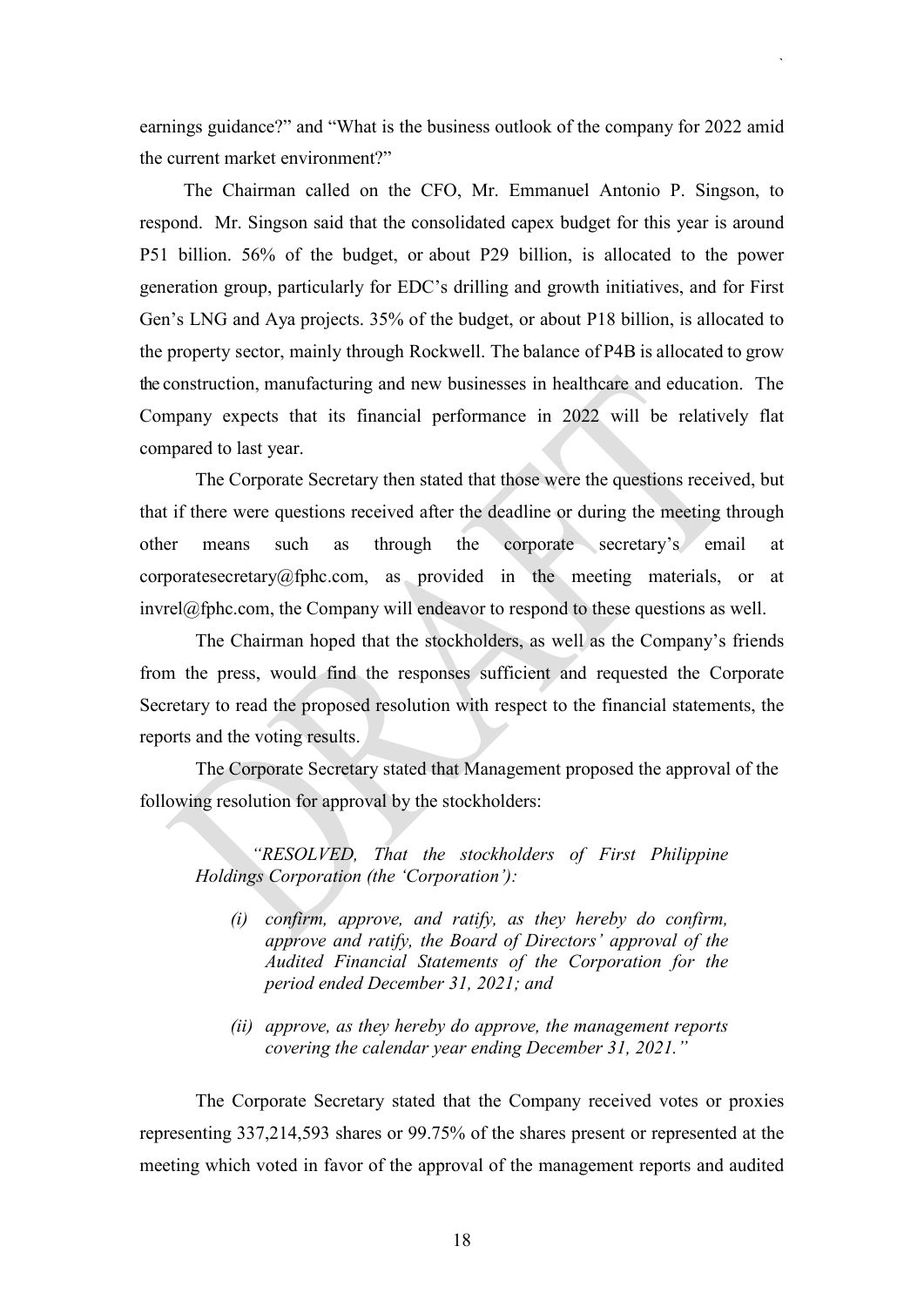financial statements. The Company received zero shares voting against and 386,620 shares abstaining from voting on this particular matter. This was noted by the Chairman and who declared the resolution approved.

`

### **RATIFICATION OF THE ACTS OF THE BOARD, OF THE EXECUTIVE COMMITTEE, OTHER BOARD COMMITTEES, AND OF THE MANAGEMENT OF THE CORPORATION**

The Chairman said that the next item in the agenda was the ratification of the acts of the Board of Directors, of the Executive Committee, other Board Committees, and of the Management of the Corporation. Those actions affecting the business, operations, financial performance and decisions of the Corporation are also covered in the Information Statement, Management Report, Chairman and President's Reports and in the discussions in this meeting. He requested the Corporate Secretary to read the proposed resolution with respect to the foregoing.

The Corporate Secretary stated that Management proposed the approval of the following resolution by the stockholders:

*"RESOLVED, That all resolutions and acts of the Board of Directors, the Executive Committee and other Board Committees, as well as the acts of, and contracts entered into by, the Management of First Philippine Holdings Corporation during the calendar year ended December 31, 2021, and up to the date of this Annual Stockholders Meeting, and the Chairman and President's Reports, be, as they are hereby, confirmed, ratified and approved by the stockholders."*

The Corporate Secretary stated that the Company received votes or proxies representing 337,214,593 shares or 99.75% of the shares present or represented at the meeting which voted in favor of the confirmation, ratification and approval of the acts of the Board of Directors, of the Executive Committee, the other Board Committees, and of the Management during the calendar year ended December 31, 2021 and up to the date of this meeting as well as the Chairman & President's Reports. The Company received zero shares voting against and 386,620 shares abstaining from voting on this particular matter. This was noted by the Chairman and who declared the resolution approved.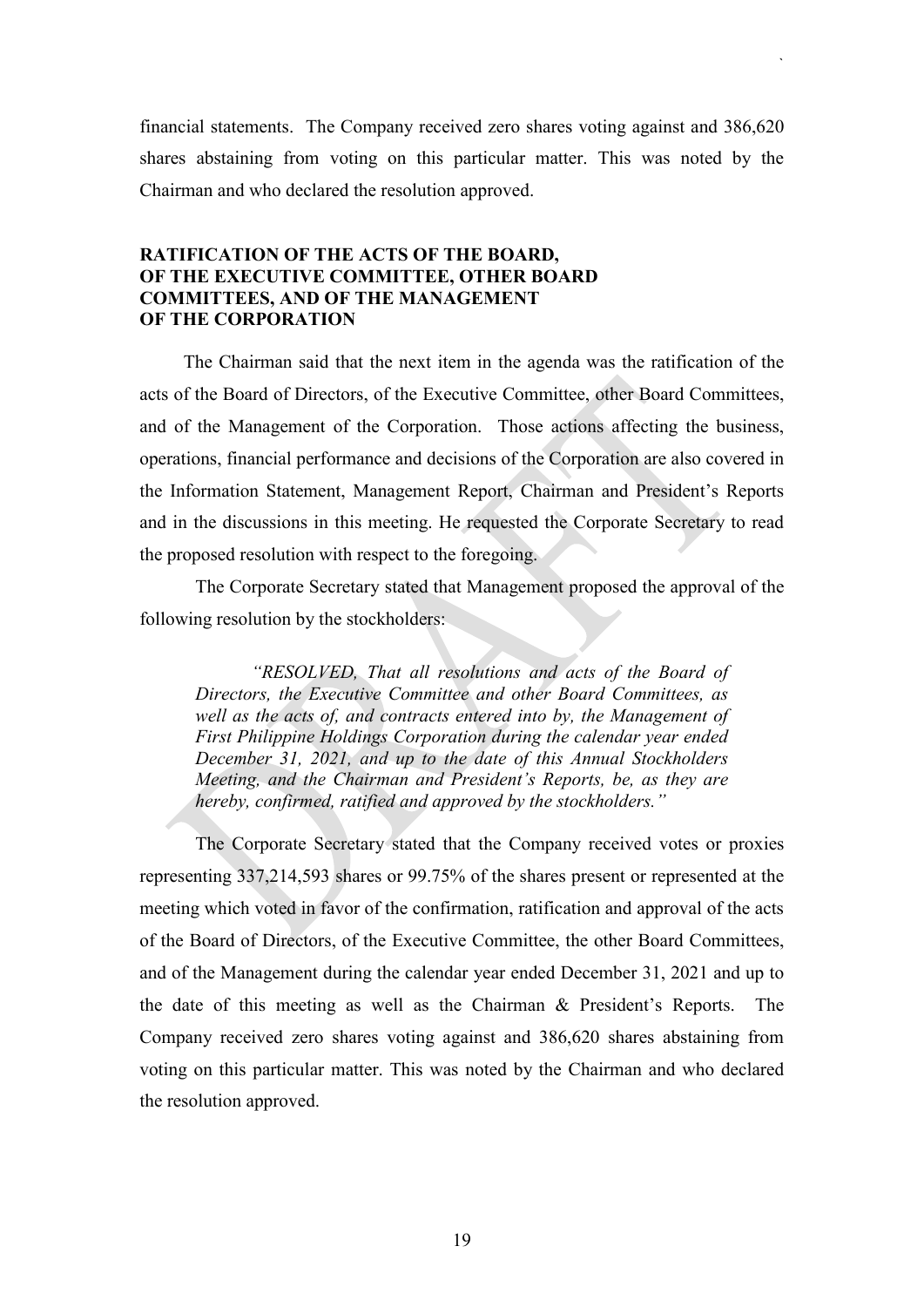#### **ELECTION OF DIRECTORS**

The Chairman said that the next item in the agenda was the election of directors of the Corporation for the ensuing year. There are fifteen (15) seats in the Board to be filled. He asked the Corporate Secretary to discuss the provisions of the By-Laws and the rules of the SEC with respect to the election of directors.

`

The Corporate Secretary said that, according to Article II, Section 3 of the By-Laws, "all nominations for the election of Directors by the stockholders shall be submitted in writing to the Corporate Governance Committee at least 60 days before the scheduled date of the annual stockholders' meeting." Nominations and elections of independent directors must also comply with the regulations of the SEC and all related issuances. In this regard and except as explained in the Information Statement, the Board, as recommended by the Corporate Governance Committee, received within the said period nominations in favor of the following stockholders as Directors of the Corporation for the ensuing year:

> Mr. David O. Chua Ms. Roberta L. Feliciano Mr. Miguel Ernesto L. Lopez Ambassador Manuel M. Lopez Mr. Federico R. Lopez Ms. Mercedes Lopez-Vargas Mr. Francis Giles B. Puno Commissioner Anita B. Quitain Mr. Emmanuel Antonio P. Singson Mr. Richard B. Tantoco Mr. Jaime I. Ayala Mr. Stephen T. CuUnjieng Mr. Francisco Ed. Lim Ms. Rizalina G. Mantaring Mr. Cirilo P. Noel

It was advised that the Corporate Governance Committee and the Board of Directors, as applicable and based on the Manual, reviewed and favorably passed upon the qualifications and eligibility of the stockholders nominated as Regular Directors and as Independent Directors for the ensuing year in accordance with the By-Laws and the Corporation's Manual for Corporate Governance. Ms. Mantaring, Mr. Noel, Mr. Lim, Mr. Ayala and Mr. CuUnjieng were nominated as independent directors. The directors' qualifications and professional experiences were all discussed in the Information Statement. An attendance report was included to show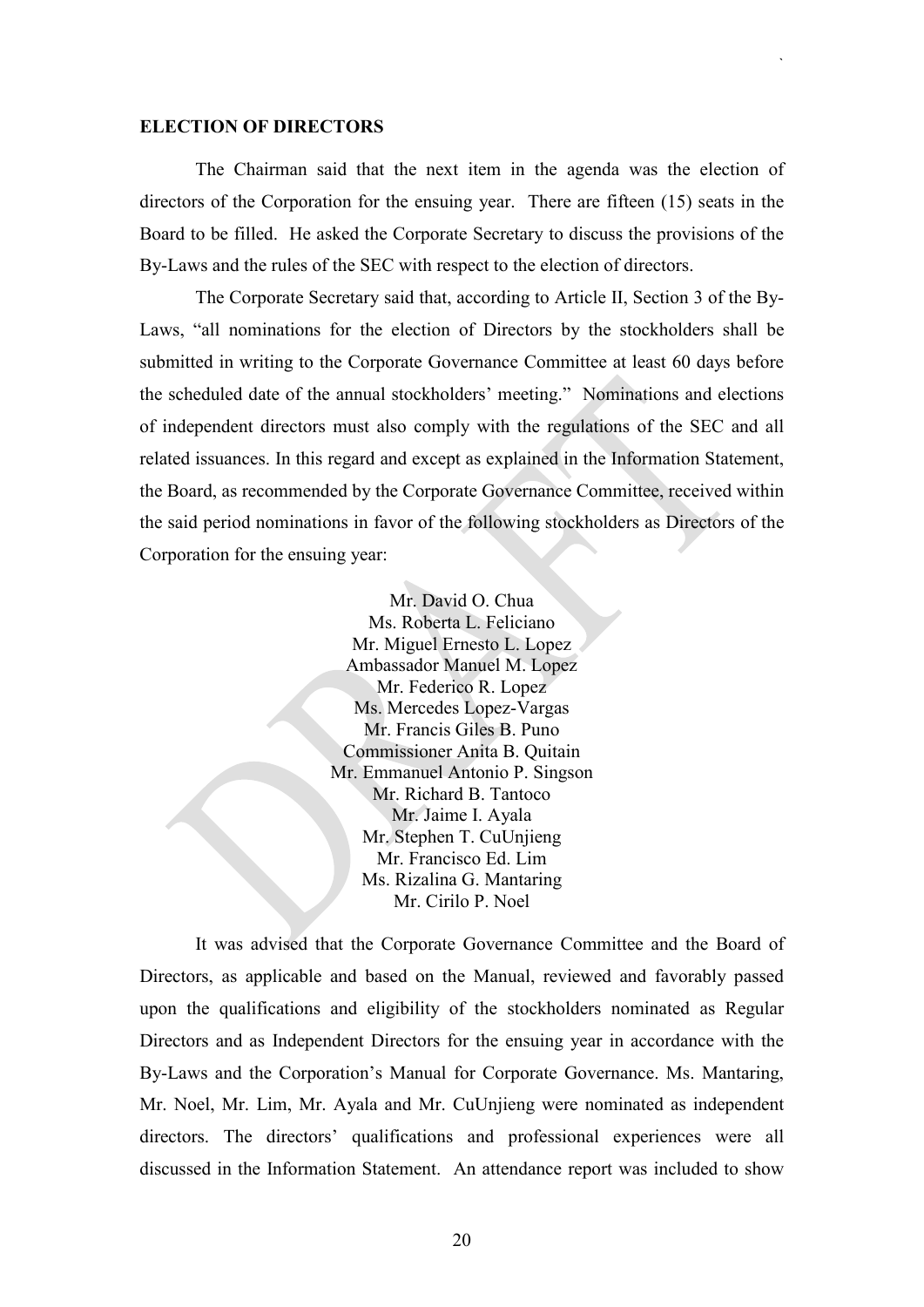none of the directors nominated have attended less than 50% of the meetings as well as a section on their compensation, including their committee attendance. The Board likewise conducted a performance self-assessment for 2021. The members of the Board have complied with the Company's policies on self-dealing, disclosures and related party transactions, among others.

`

With respect to the votes cast, each director received at least 99.31% of the votes. The Corporate Secretary certified that the board directors so nominated have received the requisite votes for election without prejudice to a final tabulation to be made part of the records.

|                                                  |             | <b>ACTION</b>  |                |  |  |  |
|--------------------------------------------------|-------------|----------------|----------------|--|--|--|
|                                                  | <b>FOR</b>  | <b>AGAINST</b> | <b>ABSTAIN</b> |  |  |  |
|                                                  | 337,582,633 | 18.580         |                |  |  |  |
| David O. Chua                                    | 99.86%      | 0.01%          |                |  |  |  |
|                                                  | 337,276,223 | 324,990        |                |  |  |  |
| Roberta L. Feliciano                             | 99.77%      | 0.10%          |                |  |  |  |
|                                                  | 336,737,019 | 864,194        |                |  |  |  |
| Miguel Ernesto L. Lopez                          | 99.61%      | 0.26%          |                |  |  |  |
|                                                  | 336,500,723 | 1,100,490      |                |  |  |  |
| Manuel M. Lopez                                  | 99.54%      | 0.33%          |                |  |  |  |
| Federico R. Lopez                                | 336,428,883 | 1,172,330      |                |  |  |  |
|                                                  | 99.52%      | $0.35\%$       |                |  |  |  |
|                                                  | 335,740,139 | 1,861,074      |                |  |  |  |
| Mercedes Lopez-Vargas                            | 99.31%      | $0.55\%$       |                |  |  |  |
| Francis Giles B. Puno                            | 336,687,119 | 914,094        |                |  |  |  |
|                                                  | 99.59%      | 0.27%          |                |  |  |  |
| Anita B. Quitain                                 | 337,582,633 | 18,580         |                |  |  |  |
|                                                  | 99.86%      | 0.01%          |                |  |  |  |
| Emmanuel P. Singson                              | 337,582,633 | 18,580         |                |  |  |  |
|                                                  | 99.86%      | 0.01%          |                |  |  |  |
| Richard B. Tantoco                               | 337,582,633 | 18,580         |                |  |  |  |
|                                                  | 99.86%      | 0.01%          |                |  |  |  |
| *Jaime I. Ayala                                  | 337,320,873 | 280,340        |                |  |  |  |
|                                                  | 99.78%      | 0.08%          |                |  |  |  |
| *Stephen T. CuUnjieng                            | 337,601,213 |                |                |  |  |  |
|                                                  | 99.86%      |                |                |  |  |  |
| *Francisco Ed. Lim                               | 337,601,213 |                |                |  |  |  |
|                                                  | 99.86%      |                |                |  |  |  |
| *Rizalina G. Mantaring                           | 337,601,213 |                |                |  |  |  |
|                                                  | 99.86%      |                |                |  |  |  |
| *Cirilo P. Noel                                  | 337,320,873 | 280,340        |                |  |  |  |
|                                                  | 99.78%      | 0.08%          |                |  |  |  |
| * Nominated and elected as Independent Directors |             |                |                |  |  |  |

The votes for the directors were as follows:

*\* Nominated and elected as Independent Directors*

*\*Percentage of votes is based on the number of shares present or represented at the meeting*

The Chairman formally declared the said nominated stockholders to be the duly elected members of the Board of Directors, to serve as such for the ensuing year and until their successors are duly elected and qualified.